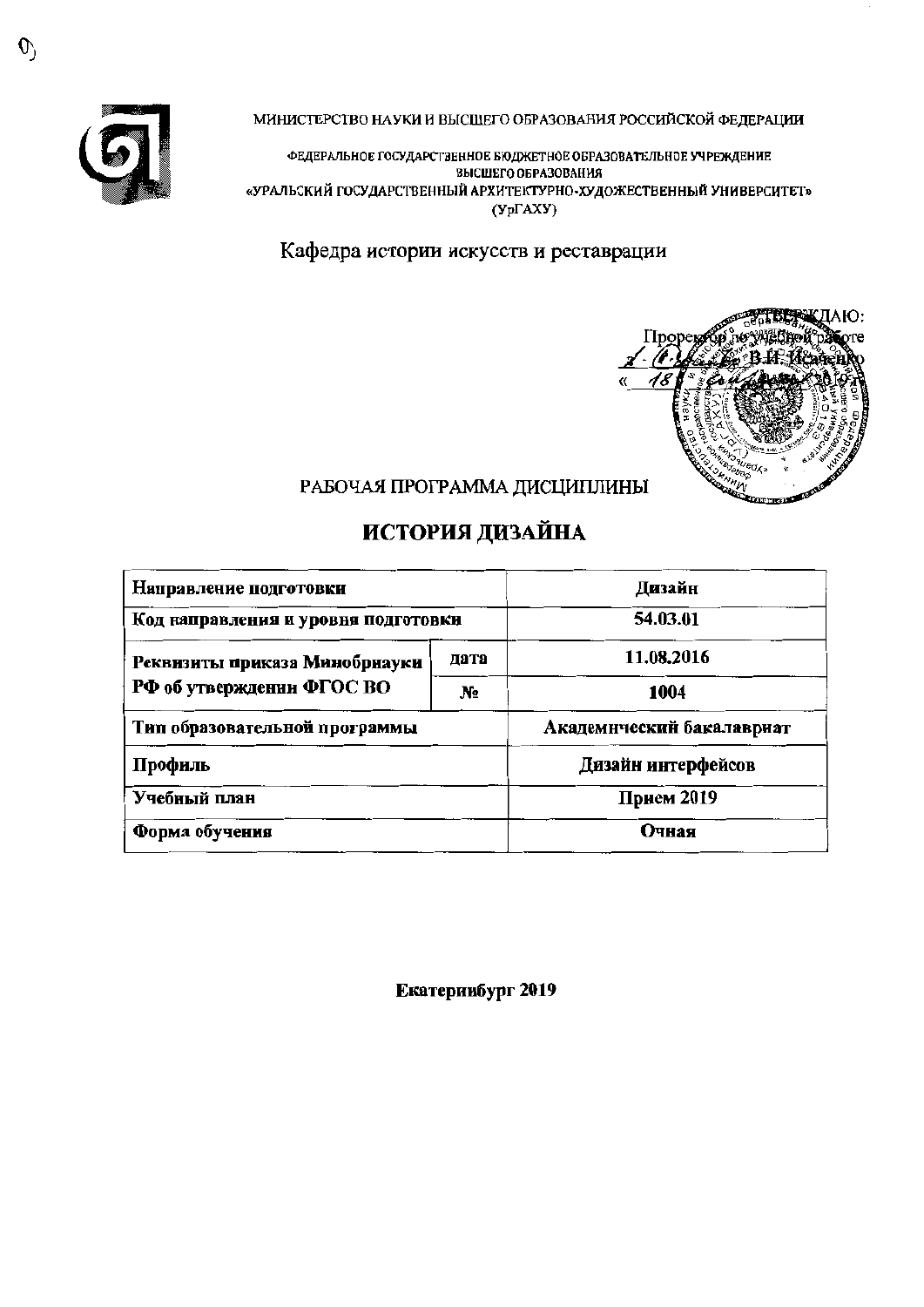### 1. ОБЩАЯ ХАРАКТЕРИСТИКА ДИСЦИПЛИНЫ

# ИСТОРИЯ ДИЗАЙНА

### 1.1. Место дисциплины в структуре образовательной программы, связи с другими дисциплинами:

Дисциплина ИСТОРИЯ ДИЗАЙНА входит в базовую часть образовательной программы бакалавриата. Дисциплина базируется на знаниях и умениях, полученных нри изучении дисцинлины «История», «История изобразительных искусств». Результаты ее изучения необходимы для освоения дисциплины «Дизайн- проектирование».

### 1.2. Аннотация содержания дисциплины:

Дисциплина ИСТОРИЯ ДИЗАЙНА состоит из 11 разделов: 1. Предносылки формирования дизайнерской деятельности в нериод второй ноловины XIX - нач. XX вв. 2. Развитие зарубежного дизайна 1920 -1930-х гг. 3. Развитие зарубежного дизайна 1950 - 1960 гг. 4. Развитие зарубежного дизайна 2 половины1960 - 1 ноловины1980 гг. 5. Развитие зарубежного дизайна 1990 - 2000 гг. 6. Развитие отечественного дизайиа 1920-х гг. 7. Отечественный дизайн 1930-х гг. 8. Отечественный дизайн второй ноловины 1940-1950-х гг. 9. Отечественный дизайн 1960-х гг. 10. Отечественный дизайн 1970 - 1980-х гг. 11. Особенности формирования современных иаправлений ностсоветского дизайна. 1990 - 2000 гг.

Дисцинлина снособствует эстетическому воснитанию студентов, развитию у них художественного вкуса, комнозиционного мышления, нонимапию внутренией структуры и образного строя художественного произведения. Изучаются виды дизайнерской проектной деятельности, основные стилистические иаправления в предметной продукции.

### 1.3. Краткнй план построения процесса изучения дисциплины:

Процесс изучения дисциплины включает лекцин, нрактические занятия (семинары), самостоятельную работу. Основные формы интерактивного обучения: нроблемный семинар, ииновационно-днагностический семинар. В ходе изучения дисциплины студенты выполняют контрольные работы, готовят доклады для семннаров, пишут рефераты.

Форма заключительного контроля при промежуточной аттестации - экзамен. Для проведения нромежуточной аттестации по дисцинлине создан фонд оценочных средств.

Оценка но дисциплине носит интегрированиый характер, учитывающий результаты оценнвания участия студентов в аудиторных занятиях, качества и своевременности выполнения контрольных работ и домашних задапий, рефератов, сдачи экзаменов.

### 1.4. Планируемые результаты обучения по дисциплнне

Изучение дисциплины является этапом формирования у студента следующих компетенций:

ОК-2: способностью анализировать основные этапы и закономерности исторического

развития общества для формирования гражданской познции

ОК-10: способностью к абстрактному мышлению, анализу, синтезу

Планируемый результат изучения дисциплины в составе названных комнетенций:

Способность, при изучении последующих дисциплин н осуществленин профессиональной деятельности, к анализу предметов дизайна с нспользованием полученных знаний, умений и навыков, способность уважительно относиться к художественному и историческому наследию.

В результате изучения дисциплины обучающийся должен:

Знать и понимать: историю дизайна, тенденции развития зарубежного и отечественного дизайна, нанравления и теории в области дизайна.

Уметь:

а) применять знания и нонимания в процессе искусствоведческого анализа материальнопредметного мира и творческого использования форм и стилей нрошлого в современной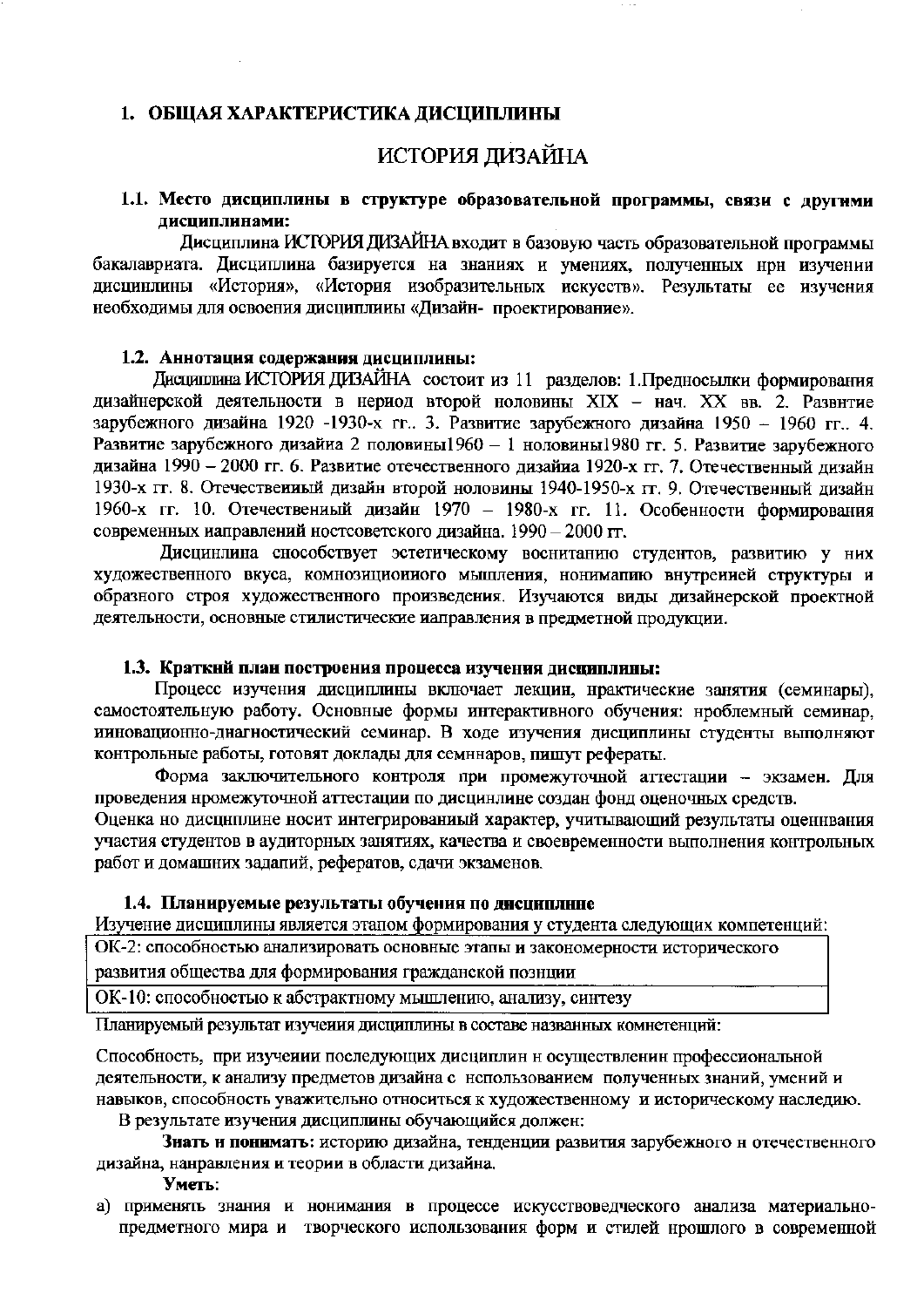практической деятельности;

- б) выносить суждения об истории дизайна в контексте развития мировой культуры; региональных и местных художественных традициях, проблемах сохранения исторического наследия, культуриого разнообразия среды; обобщать, анализировать и критически оценивать художественные решения.
- в) комментировать дапные и результаты, связанные с областью изучения коллегам и преподавателю.

Демонстрировать навыки и опыт деятельности с использованием полученных знаний и умений при осуществлении нрофессиональной деятельпости дизайнера.

### 1.5. Объем лисциплины

|                    |                        |                |                                       | занятия     | Аудиторные                                |                             |                              | Самостоятельная работа      |                        |                                      |                        |                       |              |                         |                                              |                                          |                                                     |                                     |                                                  |
|--------------------|------------------------|----------------|---------------------------------------|-------------|-------------------------------------------|-----------------------------|------------------------------|-----------------------------|------------------------|--------------------------------------|------------------------|-----------------------|--------------|-------------------------|----------------------------------------------|------------------------------------------|-----------------------------------------------------|-------------------------------------|--------------------------------------------------|
| √.<br>По Семестрам | Зачетных единиц (з.е.) | (4ac)<br>Часов | <b>BCC20</b><br>занятия<br>Аудиторные | €<br>Лекции | Семинары<br>занятия (ПЗ),<br>Практические | виды занятий (Др)<br>Другие | Самостоятельная работа всего | $($ KII)<br>Курсовой проект | (E)<br>Курсовая работа | работа (РГР)<br>Расчетно-графическая | рафическая работа (ГР) | Расчетная работа (PP) | €<br>Реферат | работа (ДР)<br>Домашняя | kilay3ypa)<br>(3CCE,<br>работа<br>Гворческая | работе<br>контрольной<br>×<br>Подготовка | зачету<br>экзамену,<br>$\blacksquare$<br>Подготовка | Другие виды самостоятельных занятий | Форма нромежуточной аттестации по<br>дисциплине* |
| 5                  | 4                      | 144            | 36                                    | 30          | 6                                         |                             | 108                          |                             |                        |                                      |                        |                       | 10           | 10                      |                                              | 6                                        | 36                                                  | 46                                  | Экз                                              |
| 6                  | 3                      | 108            | 36                                    | 30          | 6                                         |                             | 72                           |                             |                        |                                      |                        |                       | 10           | 10                      |                                              | 6                                        | 36                                                  | 10                                  | Экз                                              |
| Ит<br>oro          | 7                      | 252            | 72                                    | 60          | 12                                        |                             | 180                          |                             |                        |                                      |                        |                       | 20           | 20                      |                                              | 12                                       | 72                                                  | 56                                  |                                                  |

\*Зачет с оценкой - ЗО, Зачет-Зач, Экзамен-Экз, Курсовые проекты - КП, Курсовые работы - КР

### 2. СОДЕРЖАНИЕ ДИСЦИПЛИНЫ

| Код<br>раздела | Раздел, тема, содержание дисциплины*                                                                                                                                                                                                                                                                                                                                                 |
|----------------|--------------------------------------------------------------------------------------------------------------------------------------------------------------------------------------------------------------------------------------------------------------------------------------------------------------------------------------------------------------------------------------|
| <b>P.1</b>     | Предпосылки формирования дизайнерской деятельности в период второй половины<br>$XIX - \kappa a$ <sup>u</sup> . $XX$ BB.<br>Тема 1. Развитие предметной среды в середине XIX века. Специфика уникальной ремесленной<br>вещи. Возникновенне первых машин, их эволюция в предметной среде. «Наивный<br>функционализм» в формах машин, не имеющих прототипов. Виды массовой промышленной |
|                | продукции первой половины 19 века. Причины распространения эклектики и имитация в<br>формах массовых вещей. Характер противоречия между ремесленной и массовой                                                                                                                                                                                                                       |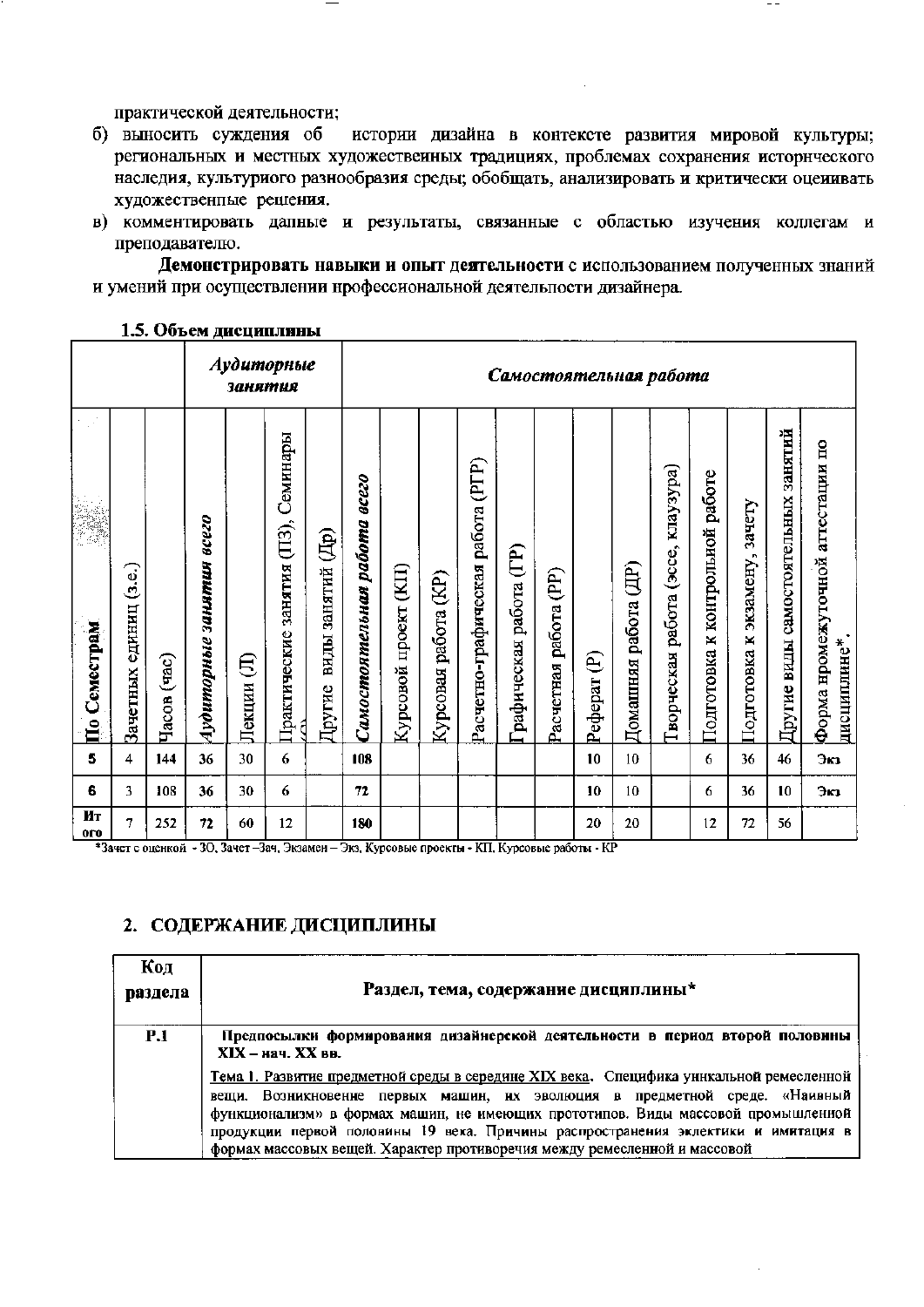промышленной вещью. Влияние архитектурных стилей на формообразование машин. Лондонская промышленная выставка 1851 г. и Парижская выставка 1855 г. как картина развития эклектики в массовой промышлеиной продукции.

Поиски путей преодоления противоречий между искусством и промышлениостью в теоретической мысли Франции середины 19 века. Основные положения трактата Леона де Лаборда (1807 - 1869) «О союзе искусства с промышленностью» (1856). Развитие ндей связи искусства и промышленности в теоретических разработках Виоле Ле Дюка (1814 - 1879).

Машиноборческие идеи в художественной культуре Англин. Д. Рескин (1819 - 1900). Освещение вопросов промышленного искусства, иерархия искусств, предложенная Д. Рескиным. Идеи реставрации ремеслеиного труда как разрешение противоречия между искусством и промышленностью. Социально-эстетические идеи У. Морриса. Идеи соединения искусства с общественным трудом. Возрождение ремесла как попытка практического осуществления этих лозунгов. Проблемы материально-художественной культуры в трудах Г. Земпера (1809 - 1879). Работа «Стиль в технических и тектонических искусствах или практическая эстетнка». Обращенне к вопросу о формообразовании машин в работе Ф. Рело (1829 - 1905) «О стиле в машиностроении».

Тема 2. Предметная среда в культуре модерна. Творческие искания модерна в сфере формообразующих Объединение различных принципов. областей предметного и изобразительного творчества модерном. Целостность в восприятни окружающего, свойственного модерну и решение предмета в системе общей организации среды. Жилище, как ведущая тема модерна. Ранний модерн конца 80-х - 90-х годов в предметном творчестве и организации жилища. Стремленне к визуально-стилистическому объединению предметов при сохранении типа интерьеров, набора вещей и системы их расположения, идущих от традиции эклектики. Интерьеры особняка Тассель в архитектора В. Орта (1861 - 1947) в Брюсселе (1893) н экспозиция магазина - салона Бинга в Париже (1895) художника Ван де Вельде (1863 - 1957). Жилые интерьеры художника Тиффани.

Архитектурное осмысление интерьеров зрелого модериа. Развеществление пространства интерьеров. «Функционалистская» ветвь модерна в проектировании вещей. Решение интерьеров, мебель и посуда Ван де Вельде. Эволюция орнамента модерна и его функции в организации предметно-пространственной среды.

Предметная среда в развитии русского модерна (нитерьеры н вещи Ф. О. Шехтеля, А. А. Оля, И. А. Фомниа, А. Н. Бенуа, Е. Е. Лансере).

Движение «Югендстиль». Распространение орнаментальных и линейных композиций как средства объединения разнородных по функции вещей и пространства интерьеров. Наложение отвлеченных линий на предмет. Выставка Дармштадской колонии художников (1900). Идеи синтеза видов искусств.

Тема 3. Понски новых принципов организации предметной среды и проблемы материальной культуры в Германии к.XIX-нач.XX вв. П. Беренс (1868 - 1940). Теория о всеобщем синтезе форм материальной и художественной культуры. Театральные эксперименты Беренса как кристаллизации иден по тотальному проектированию среды. Отказ от учебного копнрования исторических стилей. Обращение к формам живой природы в поисках новых принципов формообразования. Разработка геометрического стиля и характер его применения в проектировании предметно-пространственных систем (вещи и архитектура). Переход к работе над формой в сфере чистой техники. Монополия АЭГ (Всеобщая компания электричества). Ее положенне на европейском рынке. Фирменный стиль АЭГ (1907), разработанный Беренсом. Социальные функции фирмениого стиля как «орудия воспитания вкуса народа». Культурологический подход к технике. Использование форм электротехнических деталей в элементах фирменного стиля. Шрифтовые композиции Беренса. Тнпизация и упорядочение форм продукции АЭГ. Фирменный стиль АЭГ как начало нетории дизайна в работах зарубежных дизайнеров. (Т. Мальдонадо)

Поиски новых организационных форм воздействия искусства на промышленность и созданне Веркбунда (1907) («Германский производственный союз»). Новые формы сотрудничества художников, промышленников, общественных деятелей и экономистов. Декларация Веркбунда о проблеме качественной формы и качественной работы. Выступление против декоративистской ветви модерна. Пропаганда роли машинных форм в создании нового стиля и эстетической ценности мира техники в работах одного из лидеров Веркбунда Г. Матезнуса. Объединение Веркбундом ряда художественно-промышленных мастерских. Коммерческие функции деятельности Веркбунда. Значение выставок Веркбунда 1911 и 1914 г.г. для развития нового движения в художественной промышленности и архитектуре Европы.

Учение об ориаменте. Изменение понятия орнамента по сравнению с его трактовкой в модерне. «Конструктивность» орнамента Ван де Вельде. Деятельность Ван де Вельде в Школе прикладного искусства в Веймаре (1904 - 1914). Курс на реальное проектирование сотрудничество с промышленностью. Проекты Ван де Вельде и его учеников, разработанные в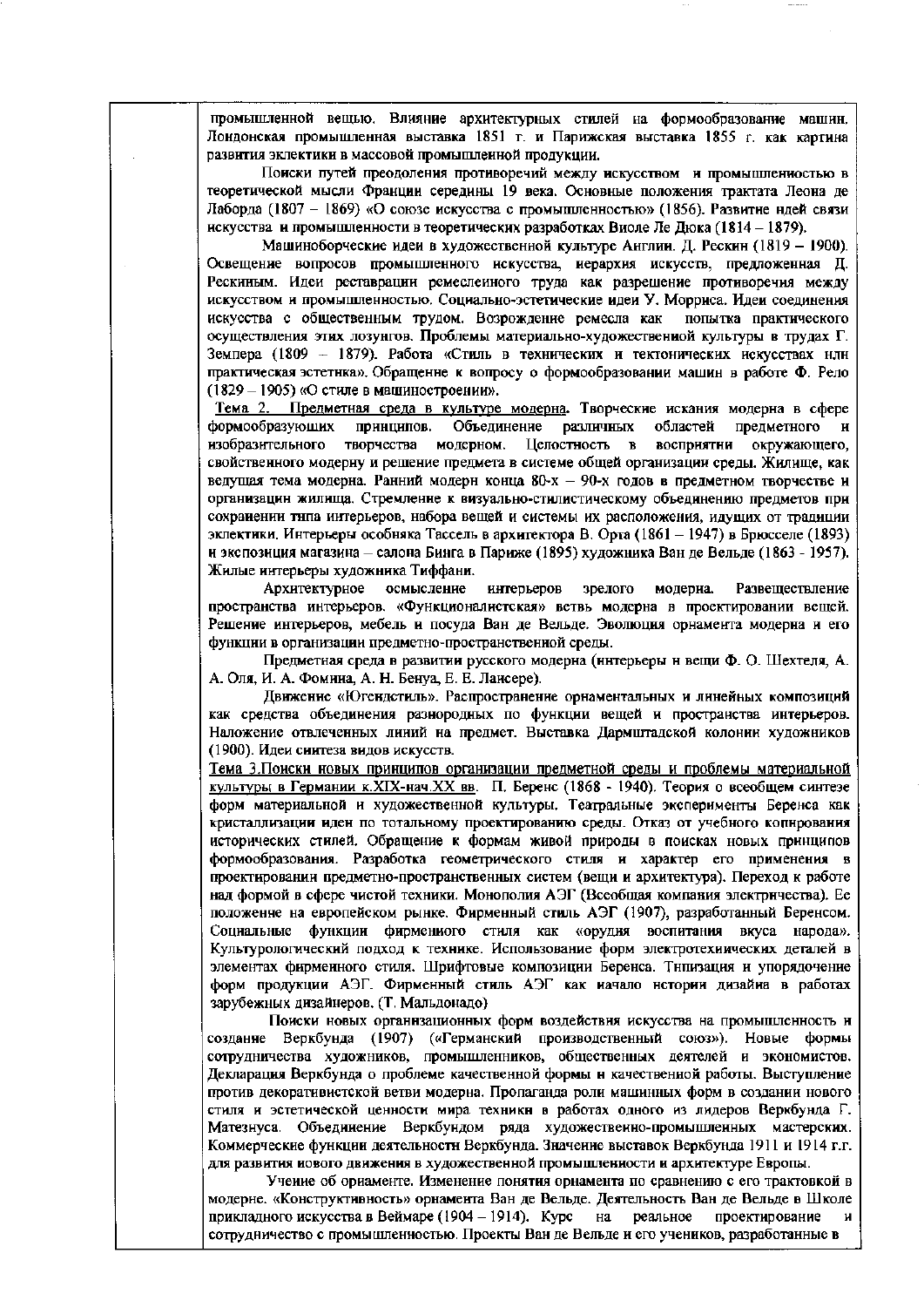|     | школе. Школа Веймара, как предшественннца Баухауза.                                                                                                                               |
|-----|-----------------------------------------------------------------------------------------------------------------------------------------------------------------------------------|
| P.2 | Развитие зарубежного дизайна 1920-1930-х гг.                                                                                                                                      |
|     | Тема 1. Европейское нскусство 1920-х - нач. 1930-х гг. и становление дизайна.                                                                                                     |
|     | Авангардистские течения в изобразительном искусстве 1920-х гг. и их влияние на<br>формирование языка дизайна. Группа «Де Стейл» и ее влияние на дизайн. Становление               |
|     | принципов функционализма в архитектуре и дизайне 1920-х гг.                                                                                                                       |
|     | Тема 2. Баухауз как центр европейского функционализма 1920-х - нач. 1930-х гг.                                                                                                    |
|     | Развитие программных положений функционализма в трудах В. Гропиуса - основателя школы.                                                                                            |
|     | Веймарский период школы Баухауз (1919 -1924 гг.). Становление концепции функционализма                                                                                            |
|     | в пространственно-планировочных решениях и предметных формах Баухауза. Период                                                                                                     |
|     | существования школы Баухауз в Дессау (1925 - 1933 гг.). Особенностн архитектурного                                                                                                |
|     | решения, интерьеров, оборудования учебного корпуса и жилых домов преподавателей                                                                                                   |
|     | Баухауза. Расширение проектных объектов предметной среды: мебель, посуда, светильники.                                                                                            |
|     | Формирование «стиля Баухауз» в предметной среде кон. 1920-х гг. как интернационального.<br>Дизайнерские проекты ведущих мастеров функционализма 1920 - нач. 1930-х гг.            |
|     | Пространственные концепции интерьеров Ле Корбюзье и Мис ван дер Роэ. Идеи мобильного                                                                                              |
|     | пространства и развеществления интерьеров. Особенности проектов мебели М. Брейера.                                                                                                |
|     | Тема 3. Особенности развития дизайна Евроны и США кон. 1920 - нач. 1930-х гг.                                                                                                     |
|     | Инженерный дизайн и его влияние на промышленные формы кон. 1920 - 1930-х гг.                                                                                                      |
|     | Транспортный дизайн США. Новые типы промышленных изделий кои. 1920-х гг. и их влияние                                                                                             |
|     | на процессы формообразования предметной среды.                                                                                                                                    |
|     | Американский коммерческий дизайн конца 1920 - 1930-х гг. Особенности развития                                                                                                     |
|     | промышленности США 1930-х гг. Коммерческий дизайн как средство конкурепции на рынке.<br>Связь американского коммерческого дизайна с рекламой. «Стайлинг» как особенность дизайна  |
|     | США. Массовая потребительская вещь как основной объект коммерческого дизайна.                                                                                                     |
|     | «Аэродинамический» стиль в дизайне США 1930-х гг. Пионеры коммерческого дизайна Р.                                                                                                |
|     | Лоуи, У. Тинг, Г. Дрейфус как создатели первого дизайнерского стиля. Распространение                                                                                              |
|     | «аэродинамического» стиля в транспортном дизайне 1930-х гг. Проекты Р. Лоуи. Влияние форм                                                                                         |
|     | «аэродинамического» стиля в бытовой технике,<br>мебели и интерьере 1930-х гг.                                                                                                     |
|     | «Аэродинамический» стиль как первое интернациональное направление дизайна Европы и                                                                                                |
|     | США втор. пол. 1930-1940-х гг. Возникновение первых дизайнерских проектных фирм и их<br>влияние на европейский дизайн. Проявление футурологических черт в проектах видов          |
|     | транспорта А. Коллани.                                                                                                                                                            |
|     | Тема 4. Основные направления в развитии архитектуры и дизайна 1930-х гг.                                                                                                          |
|     | Формирование стилевых нанравлений «неоклассицизма» и «арт деко» в архитектуре и                                                                                                   |
|     | предметной среде Европы и США. Концепция «органической архитектуры» Ф.Л. Райта, ее                                                                                                |
|     | влияние на развитие интерьеров и мебели 1930-х гг.                                                                                                                                |
|     | Стилевые источники, составляющие арт деко. Влияние моды и кинематографа на язык арт                                                                                               |
|     | деко. Особенности композиции интерьеров и предметная среда. Тема небоскреба в «арт деко» и<br>«небоскребный стиль» в формах мебели, радиоаппаратуры и другой бытовой техники.     |
|     | Представители архитектуры и дизайна Европы и США в ар деко.                                                                                                                       |
| P.3 |                                                                                                                                                                                   |
|     | Развитие зарубежного дизайна 1950 - 1960 гг.<br>Тема 1. Ульмская высшая школа художественного проектирования как центр европейского                                               |
|     | <u>дизайна 1950 – 1960-х гг.</u>                                                                                                                                                  |
|     | Ульмская школа как преемница Баухауза. М. Билл - организатор школы. Первый этап                                                                                                   |
|     | деятельности школы (1951 -1956 гг.). Программа обучения М. Билла. Второй этап деятельности                                                                                        |
|     | школы (1957 –1963 гг).                                                                                                                                                            |
|     | Концепция дизайна Т. Мальдонадо (1963-1968 гг.). Деятельность журнала «Ульм» по                                                                                                   |
|     | пропаганде ндей Ульмской школы.                                                                                                                                                   |
|     | <u>Темв 2. Особенности развития «Браун-стиля».</u><br>Разработки дизайнеров Ульмской школы для фирмы «Брауи». Проекты бытовой техники и                                           |
|     | радиоаппаратуры В. Цайшега, Ги Бонсипа, Ф. Айхлера и Г. Гугелота. Формирование типовых                                                                                            |
|     | жилых ячеек, появление секционной мебели и их влияние на формы «Браун-стиля». Концепция                                                                                           |
|     | «нейтральной формы» в «Браун-стиле». Особенности цветового решения объектов «Браун-                                                                                               |
|     | стиля». Линейно-геометрический стиль как доминирующий в архитектуре, интерьерах и                                                                                                 |
|     | предметной среде кои. 1950 - 1960-х гг.                                                                                                                                           |
|     | Тема 3. Архитектурные направления 1950-1960-х гг. и их влияние на дизайн.                                                                                                         |
|     | Влияние творческой позиции Ле Корбюзье и Мис ваи дер Роз на архитектурные процессы 1950 -<br>1960-х гг. «Интернациональный стиль» на основе проектов Мис ван дер Роз и его школы. |
|     | Концепция «универсального пространства» и особеиности интерьеров 1950 - 1960-х гг.                                                                                                |
|     | Брутализм и неопластицизм в архитектуре. Начало проявления этих течений в предметной                                                                                              |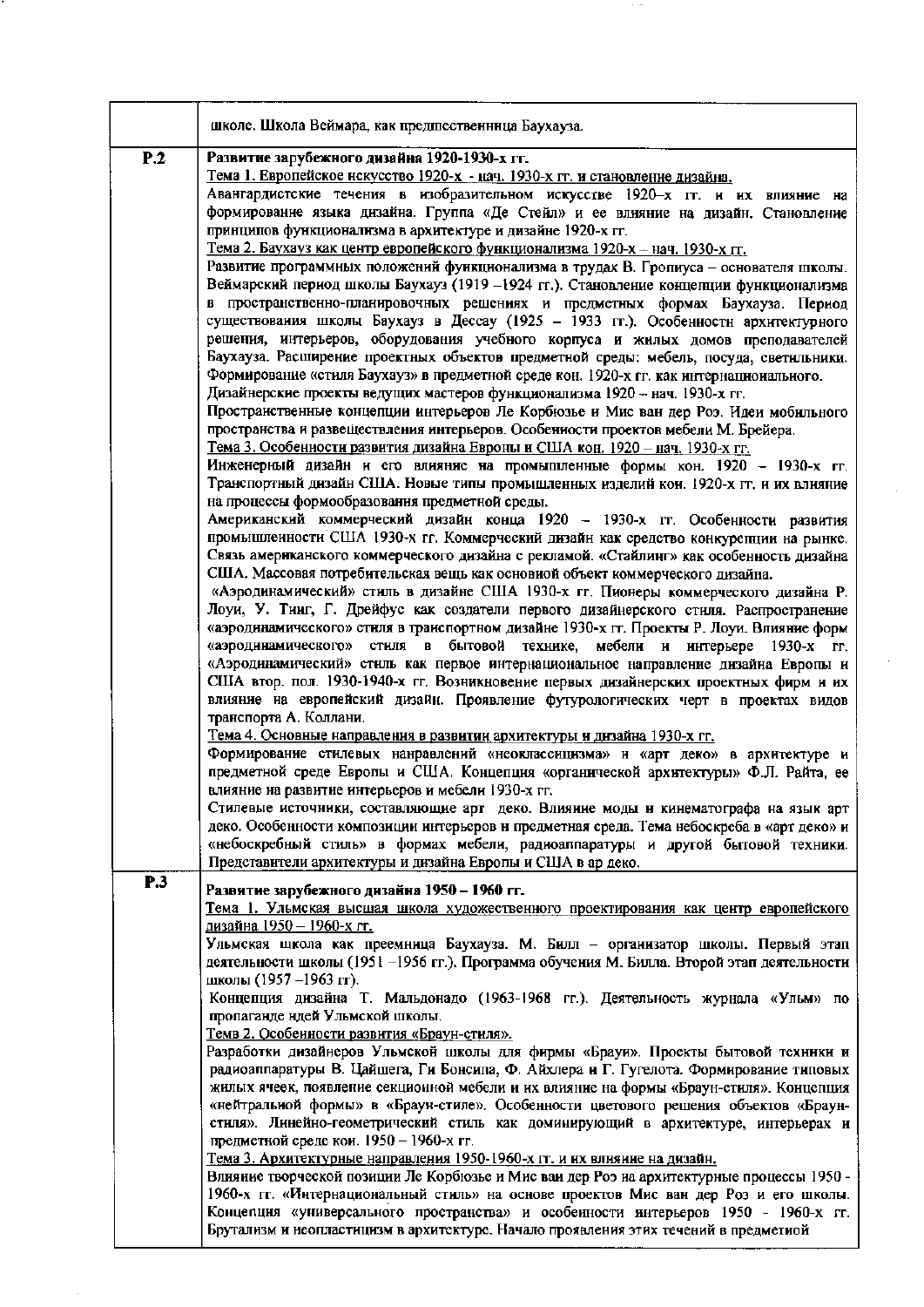|     | среде.                                                                                                                                 |
|-----|----------------------------------------------------------------------------------------------------------------------------------------|
|     | Тема 4. Направления в изобразительном искусстве 1950 - 1960-х гг. и их влияние на язык                                                 |
|     | дизайна. Особенности языка, колористики и тематики художественных течений поп-арт, оп-арт                                              |
|     | и кинетического искусства. Работы представителей озиаченных художественных течений в                                                   |
|     | сфере дизайна предметной среды, интерьеров и видов графического дизайна. Объекты образцов                                              |
|     | дизайна интерьеров и предметов.                                                                                                        |
| P.4 | Развитие зарубежного дизайна вторая половина 1960 - первая половина 1980 гг.                                                           |
|     | Тема 1. Арт-дизайн как художественное направление европейского дизайна 1960 -1970-х гг.                                                |
|     | Дизайн Италии как центр художественных иаправлений европейского дизайна.                                                               |
|     | Роль журнала «Домус» и выставок «Евродомус» в формировании концепций дизайна как                                                       |
|     | искусства. Деятельность фирмы «Оливетти». Творчество ведущих мастеров дизайна.<br>Э.                                                   |
|     | Соттсасс, Д. Коломбо и их проекты 1960-х, 1970-х гг.                                                                                   |
|     | «Скульптурный стиль» в зарубежном дизайне второй половины 1960 - первой половины 1970                                                  |
|     | гг. М. Беллини и М. Занузо как основоположники нового стилевого направления. Проекты                                                   |
|     | аудиовизуальной аппаратуры для фирмы «Брионвега». Проекты оборудования интерьеров                                                      |
|     | 1970-х гг. Концепция пластической формы. «Скульптурный стиль» как интернациональное                                                    |
|     | направление в дизайне 1970-х гг.                                                                                                       |
|     | Тема 2. Футурологические проекты новых моделей жилища в разработках европейских                                                        |
|     | дизайнеров и признаки их возникновения.                                                                                                |
|     | Выставки «Визнона» (1969 - 1972 гг.). Иден трансформации предметной среды и интерьеров.                                                |
|     | Проекты экспериментальных жилых ячеек Д. Коломбо. Опыты с трансформирующимися                                                          |
|     | О. Мурга. Влияние устройства кабин космических кораблей на<br>блоками Л. Коллани,                                                      |
|     | пространственно-планировочные и предметные проекты дизайнеров.                                                                         |
|     | <u>Тема 3. «Антифункционализм» как направление в европейском дизайне нач. 1970-х гг.</u>                                               |
|     | Выставка «Визион» 1969 - 1972 гг. Программные положения манифеста «эмоционального                                                      |
|     | дизайна» В. Нельса. Деятельность итальянских групп «Суперстудио» и «Аркизум» и группы                                                  |
|     | «Венских прогрессивистов». Новые концепции отношений дизайна с потребителями. «Игровой                                                 |
|     | дизайн» и направления «мобильных форм» как определяющие в развитии языка дизайна 1970-х                                                |
|     | ΓГ.                                                                                                                                    |
|     | Тема 4. Программные принципы и язык постмодернизма в архитектуре и дизайне 1970-1980-х                                                 |
|     | гд. Основные принципы постмодернизма в применении к дизайнерским объектам.                                                             |
|     | Принцип партиципации в работе с потребителем. Основные центры постмодернизма в Европе и                                                |
|     | США. Дизайнерские и архитектурные проекты Х. Холлейна, Р. Вентури, Ч. Мура, Ч. Дженкса,                                                |
|     | П. Портогезе и др. «Классицизирующее» направление постмодернизма в архитектуре и дизайне.                                              |
|     | Особенности использования форм классических стилей в архитектурных и дизайнерских                                                      |
|     | проектах. Проекты интерьеров и предметной среды М. Грейвса и других представителей                                                     |
|     | зарубежного дизайна.                                                                                                                   |
|     | «Аваигардизирующий» постмодернизм в архитектуре и дизайне 1980-х гг.                                                                   |
|     | Деятельность итальянской дизайнерской группы «Мемфис». Влияние<br>лалаизма<br>и                                                        |
|     | геометрического абстракционизма на принципы формообразования и цветовое решение                                                        |
|     | проектов группы «Мемфис». Принципы решения интерьеров и мебели в проектах Э. Соттсасса                                                 |
|     | 1980-х гг.                                                                                                                             |
| P.5 | Развитие зарубежного дизайна 1990 - 2000-х гг.                                                                                         |
|     | <u>Тема 1. «Хай-тек» как направление в зарубежном дизайне 1990-х гг.</u>                                                               |
|     | Высокие технологии как источник формообразования в композициях «хай-тек». Использование                                                |
|     | принципов «хай-тек» а проектах японских дизайнеров 1990-х гг. Интерьеры офисов, проекты                                                |
|     | аудиовизуальной аппаратуры и мебели.                                                                                                   |
|     | Тема 2. Декоиструктивизм в архитектуре и дизайне 1990-х гг.                                                                            |
|     | Особенности развития и приемы формообразования деконструктивизма. Проекты Ф. Гэри, З.                                                  |
|     | Хадид, П. Эйзенманна. Деконструктивизм на мебельных выставках 1990-х гг. в Милане и                                                    |
|     | Парнже. Деконструктивизм в проектах дизайнера Ф. Старка. К. Рашид и другие новые                                                       |
|     | концепции пространственного решения интерьеров. Предметная среда европейских и<br>американских деконструктивистов в образовании стиля. |
|     | Возрастание роли авторского дизайна и фрагмеитированность стилистических процессов 1990 -                                              |
|     | 2000-х гг.                                                                                                                             |
| P.6 | Раздел 6. Развитие отечественного дизайна 1920-х гг.                                                                                   |
|     | <u>Тема 1. Введение в историю отечественного дизайна XX в.</u>                                                                         |
|     | Истоки отечественного дизайна. Специфика социальных целей и задач. Особенности                                                         |
|     | формообразующих процессов. Хронологические этапы.                                                                                      |
|     | Тема 2. Художественная культура 1920-х гг. и становление дизайна.                                                                      |
|     | Взаимосвязь дизайна с архитектурой и искусством. Идеи демократизации предметной среды,                                                 |
|     | слияние искусства и производства как определяющее в развитии дизайна. Влняние                                                          |
|     | экспериментальных работ К. Малевича, Э. Лисицкого, В. Татлина на язык архитектуры и                                                    |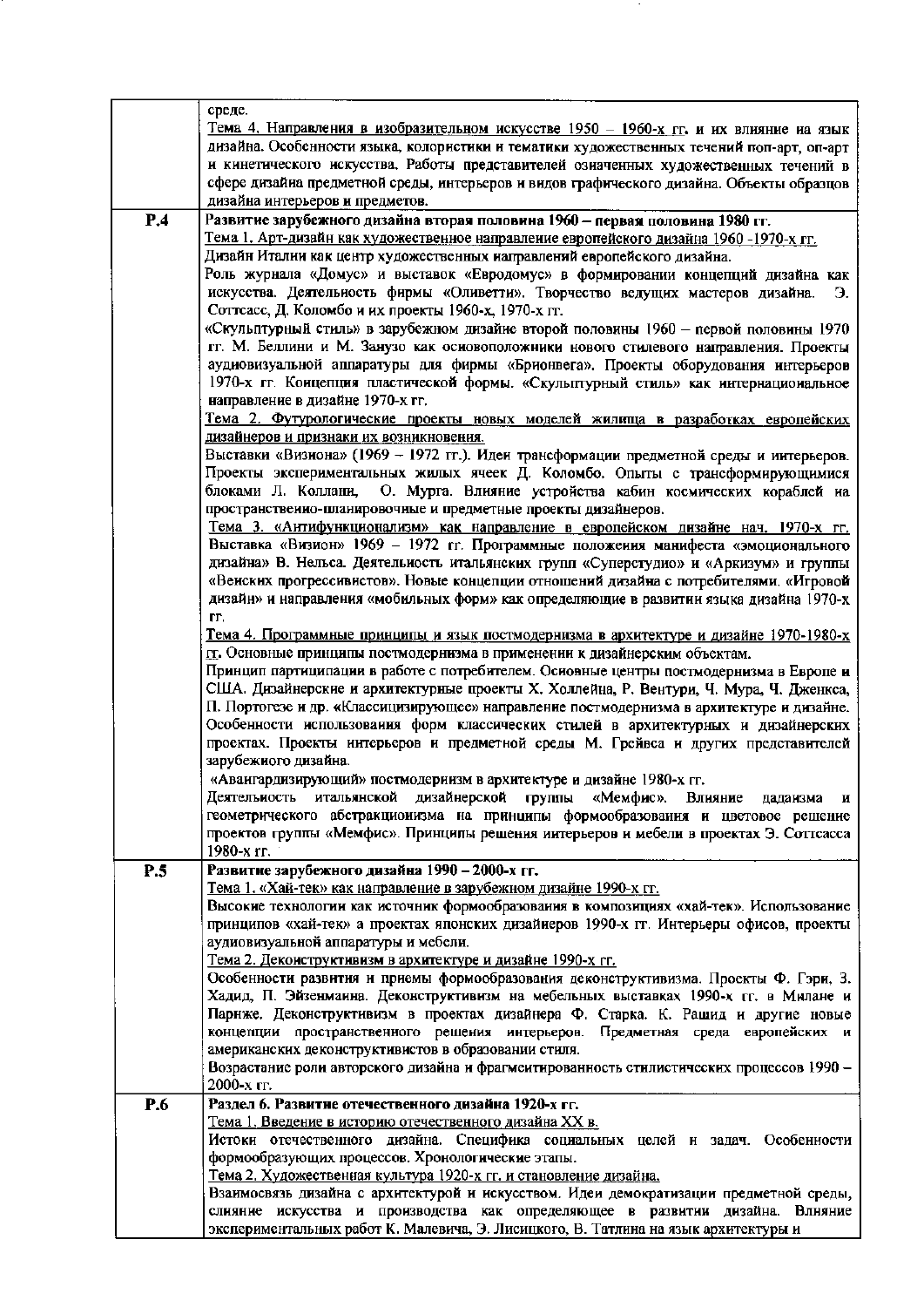|     | дизайна.                                                                                                                                                                  |
|-----|---------------------------------------------------------------------------------------------------------------------------------------------------------------------------|
|     | Тема 3. Архитектурные процессы 1920-х гг. и их влияние на дизайн. Основные архитектурные                                                                                  |
|     | концепции.                                                                                                                                                                |
|     | Архитектурные объединения ОСА и АСНОВА. Становление конструктивизма. Поиски новых                                                                                         |
|     | типов общественных и жилых зданнй в творчестве ведущих мастеров - бр. Весииных, И.                                                                                        |
|     | Леонидова, М. Гинзбурга, К. Мельникова и др.                                                                                                                              |
|     | Тема 4. ВХУТЕМАС - ВХУТЕИН и его роль в развитии архитектуры и дизайна.                                                                                                   |
|     | Структура факультетов. Принципы преподавания. Концепции архитектурного и дизайнерского                                                                                    |
|     | проектирования. Становление нового языка формообразования.                                                                                                                |
|     | Тема 5. Металлообрабатывающий факультет Вхутемаса.                                                                                                                        |
|     | А. Родченко. Его программа обучения инженеров - конструкторов и проекты. Структура                                                                                        |
|     | учебных заданий.                                                                                                                                                          |
|     | Принципы трансформируемости и мобильности в проектах метфака. Выставка 1923 г. и состав                                                                                   |
|     | проектов. Связь предметного проектирования с архитектурно-художественными поисками 1920-                                                                                  |
|     | <b>Х</b> ГГ.                                                                                                                                                              |
|     | <u>Тема 6. Движение «производственников» в художественной культуре 1920-х гг. и его влияние</u>                                                                           |
|     | на дизайн. «Производственники» о связи искусства и техники. Проекты оборудования жилой                                                                                    |
|     | ячейки и рабочего клуба; мебель, посуда, ткани, книжная графика, выставки и реклама.<br>Многогранность творческой деятельности А. Родченко, В. Татлина, В. Степановой, Э. |
|     | Лисицкого. Журнал «Вещь» - пропаганда идей советского конструктивизма. «Проуны» Э.                                                                                        |
|     | Лисицкого и «контррельефы». Их влияние на язык архитектуры и дизайна.                                                                                                     |
|     |                                                                                                                                                                           |
| P.7 | Раздел 7. Дизайн 1930-х гг.                                                                                                                                               |
|     | Тема 1. Развитие советской архитектуры и дизайна 1930-х гг.                                                                                                               |
|     | Особенности «тоталитарного искусства». «Мифология» и жанры. Классическое наследие как                                                                                     |
|     | нсточник образного начала и приемов формообразования в архитектуре и предметной среде.                                                                                    |
|     | Расслоение сферы дизайна на инженерно-техническую, предметно-бытовую и художественно-                                                                                     |
|     | оформительскую. Объекты дизайнерского проектирования 1930-х гг. Оборудование для крупных                                                                                  |
|     | общественных зданий (гостиница «Москва», издательский комбинат «Правда»). Деятельность                                                                                    |
|     | художественно-проектной мастерской № 12 Моссовета. Проекты для московского                                                                                                |
|     | метрополитена. Теиденции развития жилой среды. Особенности дизайна мебели 1930-х гг.                                                                                      |
|     | Разработки дизайнеров в области промышленного и транспортного дизайна. Проекты                                                                                            |
|     | сельскохозяйственных машии и станков. Выпускники Вхутемаса как разработчики первого в                                                                                     |
|     | стране фирмениого стиля транспортной линии пассажнрских судов для канала Москва - Волга.                                                                                  |
|     | Дизайи автомобильного транспорта. Развитие «аэродинамической» стилистики в формах                                                                                         |
|     | городского и железнодорожного транспорта. Влияние «авиа-форм» на бытовые предметы конца                                                                                   |
|     | 1930-х гг.                                                                                                                                                                |
| P.8 | Лизайн второй половины 1940-1950-х гг.                                                                                                                                    |
|     | Тема 1. Особенности послевоенного периода развития архитектуры.<br>Эволюция стилевых<br>направлений архитектуры<br>предметной среды.<br>Вытеснение                        |
|     | $\mathbf{H}$<br>ретроспективной стилистики во второй половине 1950-х гг. Двнжение «Искусство в быт» и                                                                     |
|     | формирование рационалистических тенденций в архитектуре и предметной среде.                                                                                               |
|     | Архитектурно-художественные бюро и их проектная деятельность. АХБ - первые специальные                                                                                    |
|     | дизайнерские подразделения (1946 г.). Проекты средств транспорта. Фирменный стиль                                                                                         |
|     | экспресса «Южный». Дизайн бытовых вещей.                                                                                                                                  |
|     | Восстановление деятельности художественно-промышленных училищ и подготовка кадров                                                                                         |
|     | дизайнеров.                                                                                                                                                               |
| P.9 | Дизайн 1960-х гг.                                                                                                                                                         |
|     | Тема 1. Организация служб советского дизайна в начале 1960-х гг.                                                                                                          |
|     | Постановление Совета Министров СССР 1962 г. ВНИИ технической эстетики как общесоюзный                                                                                     |
|     | центр дизайна. Распространение позиций функционализма в архитектуре и дизайне.                                                                                            |
|     | проектирования. Типовая жилая ячейка и предметная среда.<br>Распространение типового                                                                                      |
|     | «Суровый стиль» в изобразительно-пластических искусствах. Особенности теории и практики                                                                                   |
|     | начального этапа развитня дизайна.                                                                                                                                        |
|     | Тема 2. Стилевые направления в дизайие 1960-х гг.<br>Сохранение элементов «аэродинамического стиля» в средствах транспорта и бытовой техники.                             |
|     | Символико-изобразительные приемы в формах бытовой<br>техники.<br>Первая<br>выставка                                                                                       |
|     | художественного конструирования (1965 г.) и представленные на ней стилевые направления.                                                                                   |
|     | «Линейно-геометрический» стиль как ведущее направление в предметной среде первой                                                                                          |
|     | половины 1960 гг.                                                                                                                                                         |
|     | Тема 3. Интерьеры 1960-х гг. и дизайн.                                                                                                                                    |
|     | Отход от композиционных приемов решения пространства и оборудования интерьеров 1930-                                                                                      |

 $\cdot$ 

 $\label{eq:2} \frac{1}{\sqrt{2}}\int_{\mathbb{R}^3}\frac{1}{\sqrt{2}}\left(\frac{1}{\sqrt{2}}\right)^2\frac{dx}{dx}$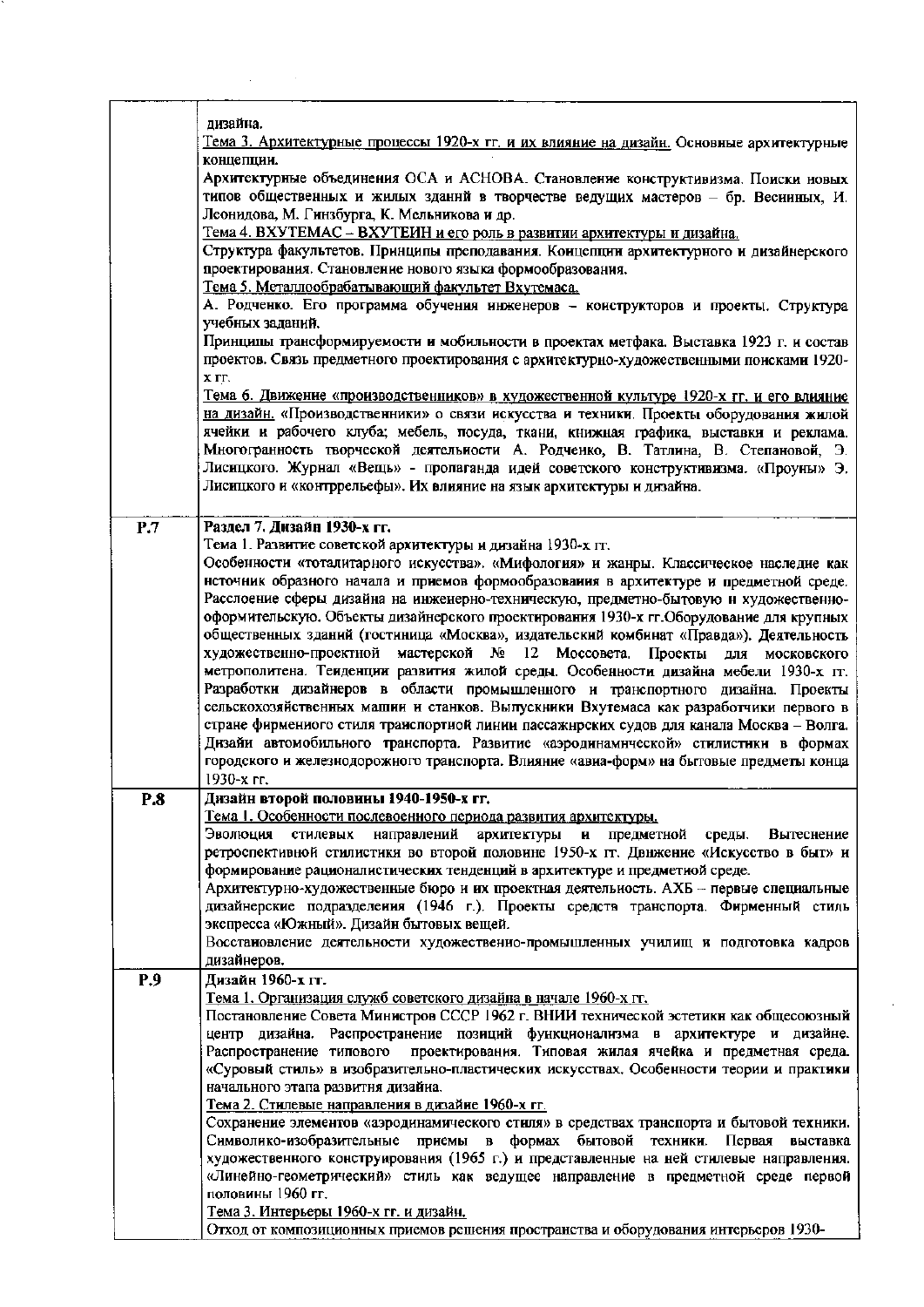|             | 1950-х гг. Новые пространственные принципы жилых и общественных интерьеров. Принцип<br>«подвижных композиций» предметов в интерьерах. Типовая жилая ячейка и дизайн мебели.<br><u>Тема 4. Новые тенденции в дизайне конца 1960-х гг.</u><br>Процесс<br>специализации дизайнерских подразделений. Противоречия и перспективы<br>специализации. Поиски интеграции дизайна и искусства. Отход от познций «ортодоксального<br>функционализма». Значения выставки «Пространство и форма» (1969) в выработке новых<br>приемов формообразования. Дискуссия о множественности стилей и художественных подходов<br>в дизайне. |
|-------------|----------------------------------------------------------------------------------------------------------------------------------------------------------------------------------------------------------------------------------------------------------------------------------------------------------------------------------------------------------------------------------------------------------------------------------------------------------------------------------------------------------------------------------------------------------------------------------------------------------------------|
| P.10        | Дизайн 1970-1980-х гг.                                                                                                                                                                                                                                                                                                                                                                                                                                                                                                                                                                                               |
|             | Тема 1. Роль Сенежской студии в развитии советского дизайна 1970-1980-х гг.                                                                                                                                                                                                                                                                                                                                                                                                                                                                                                                                          |
|             | Центральная учебно-экспериментальная студия Союза художников СССР как альтернатива                                                                                                                                                                                                                                                                                                                                                                                                                                                                                                                                   |
|             | государственному дизайну. Концепции «художественного проектирования» и «открытой<br>формы» в разработках студни.                                                                                                                                                                                                                                                                                                                                                                                                                                                                                                     |
|             |                                                                                                                                                                                                                                                                                                                                                                                                                                                                                                                                                                                                                      |
|             | Объекты проектирования студии: городская среда, дизайн экспозиций,<br>транспорт и<br>промышленные изделия. Проблемы языка «художественного проектирования».                                                                                                                                                                                                                                                                                                                                                                                                                                                          |
|             | Тема 2. Новые черты в развитии дизайна конца 1970-1980-х гг.                                                                                                                                                                                                                                                                                                                                                                                                                                                                                                                                                         |
|             | Проблемы стилеобразования в дизайне и их связь с архитектурой 1980-х гг. Освоение опыта                                                                                                                                                                                                                                                                                                                                                                                                                                                                                                                              |
|             | зарубежного дизайна. Крупные системы с объектами сложных структур в разработке дизайн -                                                                                                                                                                                                                                                                                                                                                                                                                                                                                                                              |
|             | программ. Содержание и цели дизайн - программ. Проекты дизайн - программы                                                                                                                                                                                                                                                                                                                                                                                                                                                                                                                                            |
|             | «Союзэлектроприбор» (1984). Постмодернистские тенденции в проектах жилой среды. Дизайн                                                                                                                                                                                                                                                                                                                                                                                                                                                                                                                               |
|             | мебели. Выставка «АКТА - 87».                                                                                                                                                                                                                                                                                                                                                                                                                                                                                                                                                                                        |
| <b>P.11</b> | Особенности формирования современных направлений постсоветского дизайна. 1990 -                                                                                                                                                                                                                                                                                                                                                                                                                                                                                                                                      |
|             | 2000 гг.                                                                                                                                                                                                                                                                                                                                                                                                                                                                                                                                                                                                             |
|             | Тема 1. Разрушение системы государственного дизайна. Сворачивание производства и                                                                                                                                                                                                                                                                                                                                                                                                                                                                                                                                     |
|             | уменьшение заказов на дизайнерские проекты. Уход дизайнеров эксперимеитирование с                                                                                                                                                                                                                                                                                                                                                                                                                                                                                                                                    |
|             | формой. Феномен «бумажного проектирования» в постсоветской архитектуре и дизайне.                                                                                                                                                                                                                                                                                                                                                                                                                                                                                                                                    |
|             | Востребованность «бумажных проектов» как носителей оригинальных идей на зарубежных                                                                                                                                                                                                                                                                                                                                                                                                                                                                                                                                   |
|             | выставках 1990-х гг. Творческие становления новой плеяды архитекторов и дизайиеров конца                                                                                                                                                                                                                                                                                                                                                                                                                                                                                                                             |
|             | 1990 - начала 2000-х гг. Распространение языка постмодернизма в дизайне и архитектуре 2000-х<br>гг. Жилые и общественные интерьеры как основные объекты дизайнерской деятельности.                                                                                                                                                                                                                                                                                                                                                                                                                                   |
|             |                                                                                                                                                                                                                                                                                                                                                                                                                                                                                                                                                                                                                      |
|             |                                                                                                                                                                                                                                                                                                                                                                                                                                                                                                                                                                                                                      |

# 3. РАСПРЕДЕЛЕНИЕ УЧЕБНОГО ВРЕМЕНИ

# 3.1 Распределение аудиторных занятий и самостоятельной работы по разделам<br>дисциплины

Очная форма обучения

|         |                    |                                                                                                                                                                          |              |        | Аудиторные занятия<br>(час.)   | Самост.          | Оценочные<br>средства |
|---------|--------------------|--------------------------------------------------------------------------------------------------------------------------------------------------------------------------|--------------|--------|--------------------------------|------------------|-----------------------|
| Семестр | земестра<br>Неделя | Раздел дисциплины,<br>тема                                                                                                                                               | <b>ВСЕГО</b> | Лекции | Практ.<br>занятня,<br>семинары | работа<br>(час.) |                       |
|         |                    | Часть I. Развитне<br>зарубежного дизайна.<br>Раздел1. Предпосылки<br>формирования<br>дизайнерской<br>деятельности<br>в<br>период<br>второй половины XIX -<br>нач. XX вв. |              |        |                                |                  |                       |
| 5       |                    | Тема I. Развитие<br>предметной среды в<br>середине XIX века.                                                                                                             | 3            |        |                                | 2                | Дом.задание 1         |
| 5       | $1-2$              | Тема 2. Предметиая<br>среда в культуре модерна.                                                                                                                          | 6            | 2      |                                | 4                | Дом.задание 2         |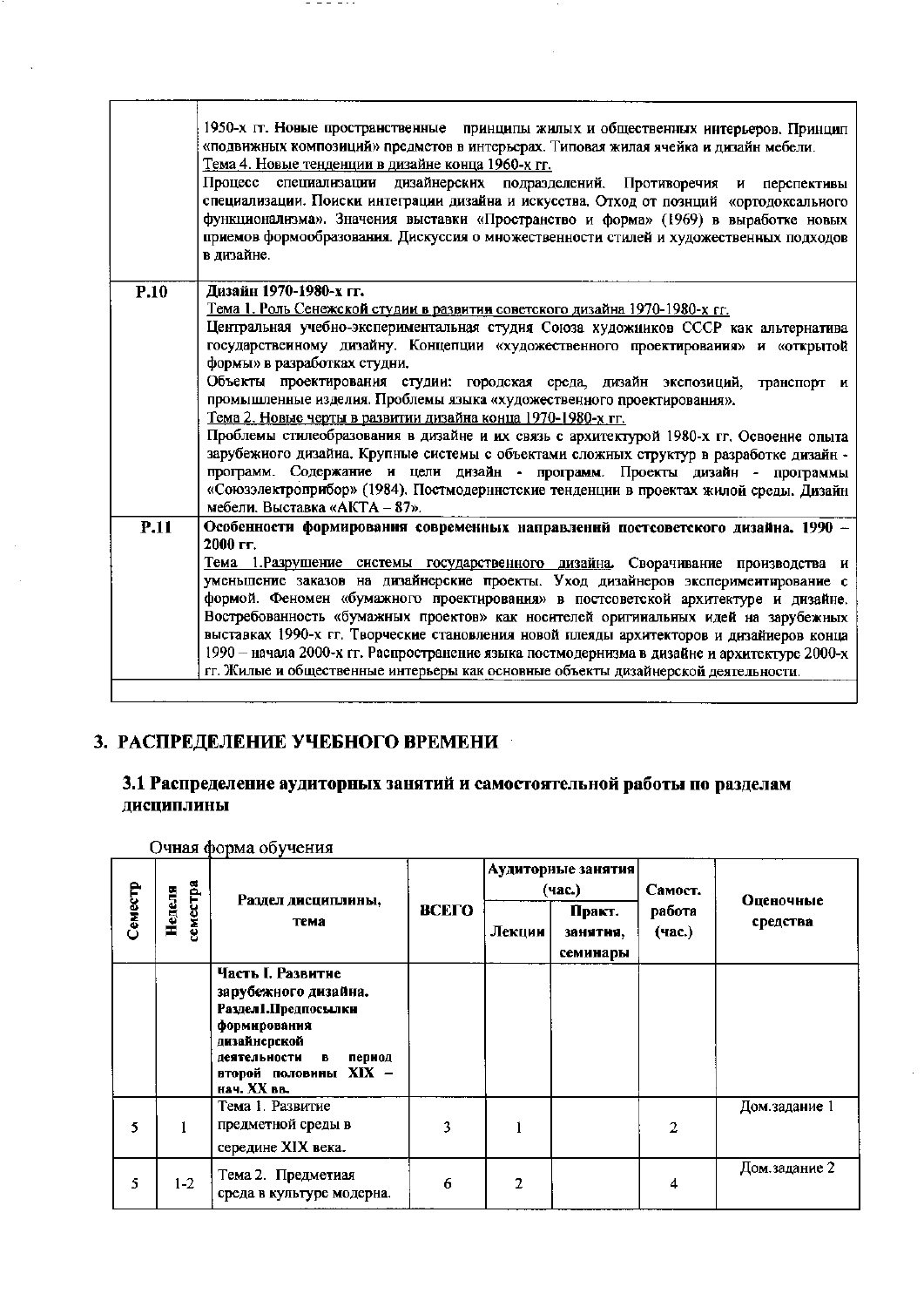|         |                    |                                                                                                                                           |              |                  | Аудиторные занятия             |                  |                 |
|---------|--------------------|-------------------------------------------------------------------------------------------------------------------------------------------|--------------|------------------|--------------------------------|------------------|-----------------|
|         |                    | Раздел дисциплины,                                                                                                                        |              |                  | (час.)                         | Самост.          | Оценочные       |
| Семестр | семестра<br>Неделя | тема                                                                                                                                      | <b>BCETO</b> | Лекции           | Практ.<br>занятия,<br>семинары | работа<br>(час.) | средства        |
| 5       | $\overline{2}$     | Тема 3. Поиски новых<br>принципов организации<br>предметной среды и<br>проблемы материальной<br>культуры в Германии<br>кон.XIX-нач.XX вв. | 3            | ı                |                                | $\overline{2}$   | Контр. работа 1 |
|         |                    | 2.<br><b>Развитие</b><br>Раздел<br>зарубежного<br>дизайна<br>1920-1930-х гг.                                                              |              |                  |                                |                  |                 |
| 5       | 3                  | Тема 1. Европейское<br>искусство 1920-х - нач.<br>1930-х гг. и становление<br>дизайна.                                                    | 6            | $\boldsymbol{2}$ |                                | 4                | Дом.задание 3   |
| 5       | $4 - 5$            | Тема 2. Баухауз как центр<br>европейского<br>функционализма 1920-х -<br>нач. 1930-х гг.                                                   | 12           | $\mathbf{2}$     | $\overline{2}$                 | 8                | Дом.задание 4   |
| 5       | 6                  | Тема 3. Особенности<br>развития дизайна Европы<br>и США кон. 1920 - нач.<br>1930-х гг.                                                    | 6            | 2                |                                | 4                | Дом.задание 5   |
| 5       | 7                  | Тема 4. Основные<br>направления в развитии<br>архнтектуры и дизайна<br>1930-х гг.                                                         | 6            | $\mathbf{2}$     |                                | 4                | Контр. работа 2 |
|         |                    | Раздел3.<br>Развитие<br>зарубежного<br>дизайна<br>1950 – 1960 гг.                                                                         |              |                  |                                |                  |                 |
| 5       | 8                  | Тема 1. Ульмская высшая<br>школа<br>художественного<br>проектирования как центр<br>европейского<br>дизайна<br>$1950 - 1960$ -x rr.        | 6            | $\overline{2}$   |                                | 4                | Дом.задание 6   |
| 5       | 9                  | Тема 2. Особенности<br>развития «Браун-стиля».                                                                                            | 6            |                  | $\overline{2}$                 | 4                | Дом.задание 7   |
| 5       | 10                 | Тема 3. Архитектурные<br>иаправления 1950-1960-х<br>гг. и их влияние нв<br>дизайн.                                                        | 6            | $\overline{2}$   |                                | $\overline{4}$   | Дом.задание 8   |
| 5       | 11                 | Тема 4.Основные<br>направления в развитии<br>архитектуры и дизайна<br>1930-х гг.                                                          | 6            | $\overline{2}$   |                                | 4                | Дом.задание 9   |
|         |                    | Раздел 4. Развитие<br>зарубежного дизайна<br>вторая пол. 1960 –<br>первая пол.1980 гг.                                                    |              |                  |                                |                  |                 |

 $\overline{\phantom{a}}$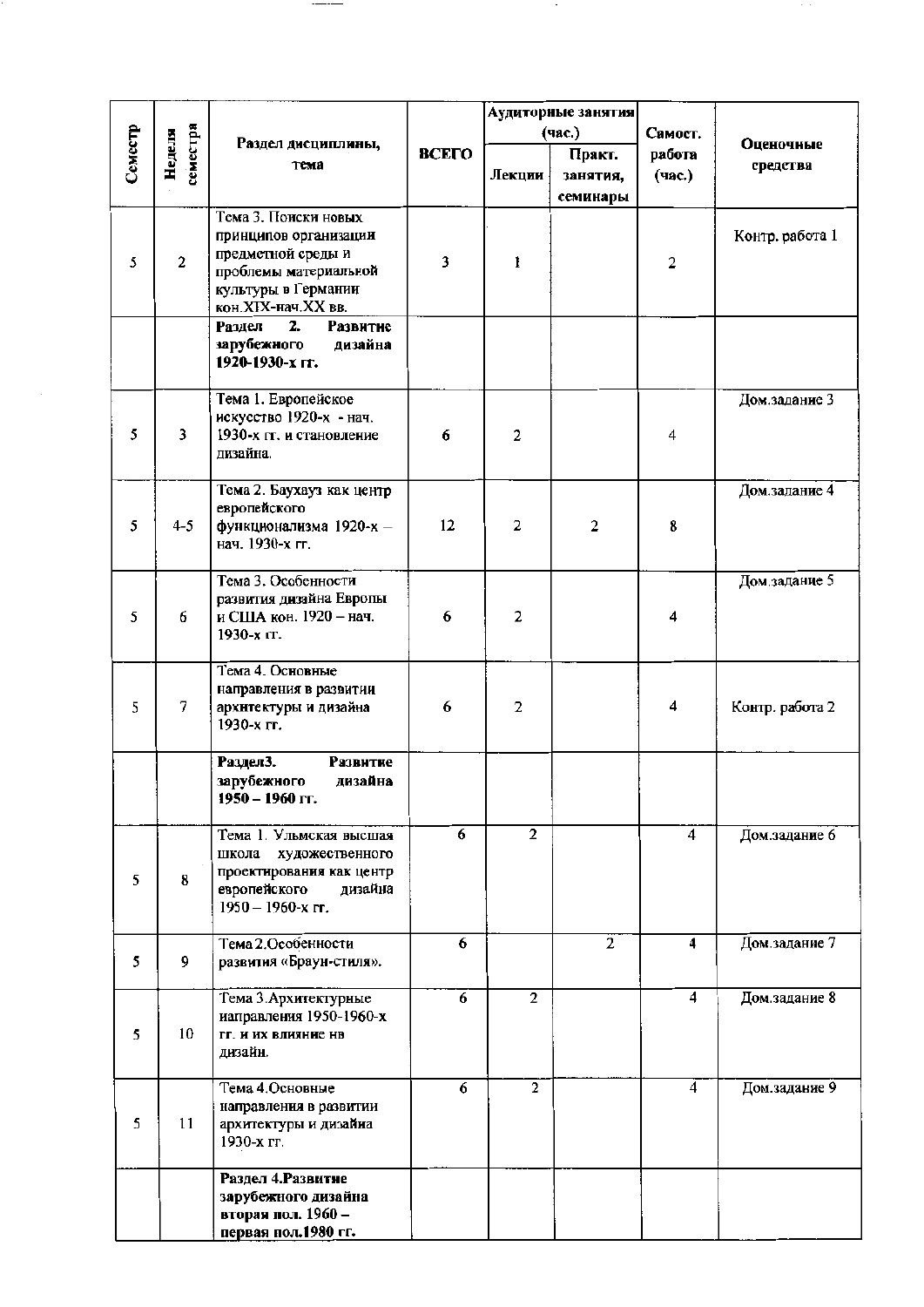|                |                    |                                              |       | Аудиторные занятия |          |                         |                 |
|----------------|--------------------|----------------------------------------------|-------|--------------------|----------|-------------------------|-----------------|
|                |                    |                                              |       |                    | (час.)   | Самост.                 |                 |
| Семестр        | семестра<br>Неделя | Раздел дисциплины,                           | ВСЕГО |                    | Практ.   | работа                  | Оценочные       |
|                |                    | тема                                         |       | Лекции             | занятия, | (час.)                  | средства        |
|                |                    |                                              |       |                    | семинары |                         |                 |
| $\overline{5}$ | $\overline{12}$    |                                              |       |                    |          |                         |                 |
|                |                    | Тема 1. Арт-дизайн как                       |       |                    |          |                         |                 |
|                |                    | художественное                               |       |                    |          |                         |                 |
|                |                    | направление                                  | 6     | $\overline{2}$     |          | $\overline{\mathbf{4}}$ | Дом.задание 10  |
|                |                    | европейского<br>дизайна<br>1960 - 1970-х гг. |       |                    |          |                         |                 |
|                |                    |                                              |       |                    |          |                         |                 |
| 5              | 13                 | Тема 2.                                      |       |                    |          |                         | Дом.задание 11  |
|                |                    | Футурологические                             |       |                    |          |                         |                 |
|                |                    | проекты новых моделей                        |       |                    |          |                         |                 |
|                |                    | жилища в разработках                         |       |                    |          |                         |                 |
|                |                    | европейских дизайнеров                       | 6     | $\overline{2}$     |          | $\overline{\mathbf{4}}$ |                 |
|                |                    | и признаки их                                |       |                    |          |                         |                 |
|                |                    | возникновения.                               |       |                    |          |                         |                 |
|                |                    |                                              |       |                    |          |                         |                 |
| 5              | 14                 | Тема 3.                                      |       |                    |          |                         | Контр. работа 3 |
|                |                    | «Антифункционализм»                          |       |                    |          |                         |                 |
|                |                    | как направление в                            | 6     | $\overline{2}$     |          | 4                       |                 |
|                |                    | европейском дизайне нач.                     |       |                    |          |                         |                 |
|                |                    | 1970-х гг.                                   |       |                    |          |                         |                 |
| 5              | $15-16$            | Тема 4. Программные                          |       |                    |          |                         | Дом.задание 12  |
|                |                    | принципы и язык                              |       |                    |          |                         |                 |
|                |                    | постмодернизма в                             | 12    | $\overline{2}$     | 2        | 8                       |                 |
|                |                    | архитектуре и дизайне                        |       |                    |          |                         |                 |
|                |                    | 1970-1980-х гг.                              |       |                    |          |                         |                 |
|                |                    | Раздел 5. Развитие                           |       |                    |          |                         |                 |
|                |                    | зарубежного дизайна                          |       |                    |          |                         |                 |
|                |                    | 1990 - 2000-х гг.                            |       |                    |          |                         |                 |
|                |                    |                                              |       |                    |          |                         |                 |
| 5              | 17                 | Тема 1.«Хай-тек» как                         |       |                    |          |                         |                 |
|                |                    | направление в<br>зарубежном дизайне          | 6     | $\overline{2}$     |          | $\overline{\mathbf{4}}$ | Дом.задание 13  |
|                |                    | 1990-х гг.                                   |       |                    |          |                         |                 |
|                |                    |                                              |       |                    |          |                         |                 |
| $\overline{5}$ | 18                 | Тема 2.                                      |       |                    |          |                         |                 |
|                |                    | Деконструктивизм в                           |       |                    |          |                         |                 |
|                |                    | архитектуре и дизайне                        | 6     | $\overline{2}$     |          | 4                       | реферат         |
|                |                    | 1990-х гг.                                   |       |                    |          |                         |                 |
|                |                    |                                              |       |                    |          |                         |                 |
|                |                    |                                              |       |                    |          |                         |                 |
|                |                    | Подготовка к экзамену                        | 36    |                    |          | 36                      |                 |
|                |                    |                                              |       |                    |          |                         |                 |
|                |                    |                                              | 144   | 30                 | 6        | 108                     |                 |
|                |                    | Итого за 5 семестр:                          |       |                    |          |                         | экзамен         |
| 6              |                    | Часты Л. Раздел 6. Развитие                  |       |                    |          |                         |                 |
|                |                    | <u>отечественного</u><br><u>дизайна</u>      |       |                    |          |                         |                 |
|                |                    | 1920-x rr.                                   |       |                    |          |                         |                 |
|                |                    |                                              |       |                    |          |                         |                 |
| 6              | 1 <sup>1</sup>     | Тема 1. Введение в                           |       |                    |          |                         |                 |
|                |                    | историю отечественного                       | 4     | $\overline{2}$     |          | $\overline{2}$          | Дом.задание 1   |
|                |                    | дизайна XX в.                                |       |                    |          |                         |                 |
|                |                    |                                              |       |                    |          |                         |                 |
| 6              | $\overline{2}$     | Тема 2. Художественная                       |       |                    |          |                         |                 |
|                |                    | культура 1920-х гг. и                        | 4     | $\overline{c}$     |          | $\overline{2}$          | Дом.задание 2   |
|                |                    | становление дизайна.                         |       |                    |          |                         |                 |
|                |                    |                                              |       |                    |          |                         |                 |

 $\sim$   $\sim$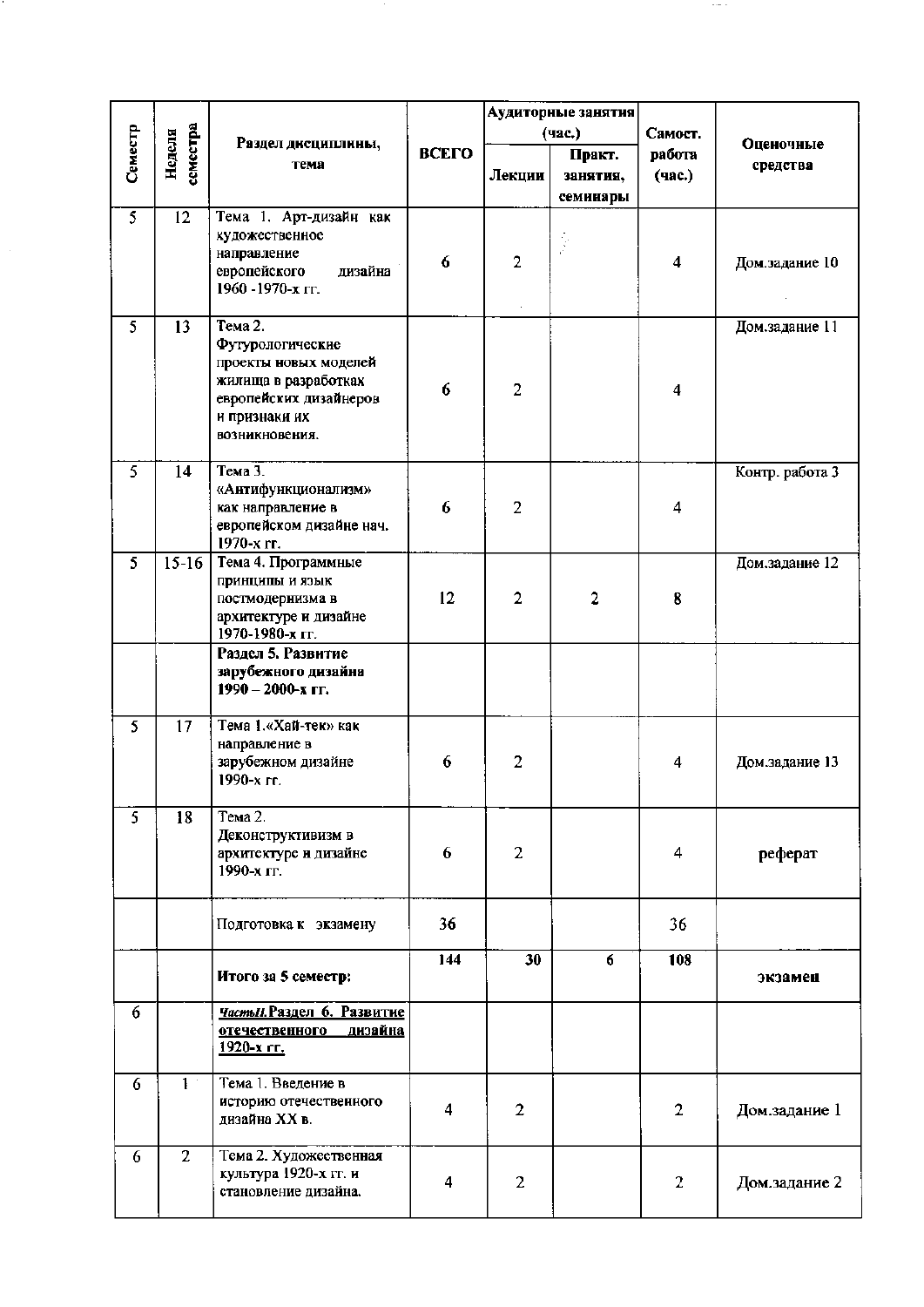|         |                         |                                                                                                                 |                         | Аудиторные занятия |                                |                     |                         |  |
|---------|-------------------------|-----------------------------------------------------------------------------------------------------------------|-------------------------|--------------------|--------------------------------|---------------------|-------------------------|--|
|         |                         | Раздел дисциплины,                                                                                              |                         |                    | (час.)                         | Самост.             | Оценочные               |  |
| Семестр | семестра<br>Неделя      | тема                                                                                                            | ВСЕГО                   | Лекции             | Практ.<br>занятия,<br>семинары | работа<br>(час.)    | средства                |  |
| 6       | $\overline{3}$          | Тема 3. Архитектурные<br>процессы 1920-х гг. и их<br>влияние на дизайн.                                         | $\overline{\mathbf{4}}$ | $\overline{2}$     |                                | 2                   | Дом.задание 3           |  |
| 6       | $\overline{\mathbf{4}}$ | Тема 4. BXУТЕМАС-<br>ВХУТЕИН и его роль в<br>развитии архитектуры и<br>дизайна.                                 | 4                       | $\overline{2}$     |                                | 2                   | Дом.задание 4           |  |
| 6       | $\overline{5}$          | Тема 5.<br>Металлообрабатывающий<br>факультет Вхутемаса.                                                        | 4                       | $\overline{a}$     |                                | 2                   | Контрольная<br>работа 1 |  |
| 6       | 6                       | Тема 6. Движение<br>«производственников» в<br>художественной культуре<br>1920-х гг. и его влияние на<br>дизайн. | $\overline{\mathbf{4}}$ | $\mathbf{2}$       |                                | $\overline{a}$      | Дом.задание 5           |  |
| 6       |                         | Раздел 7. Дизайн 1930-х<br><u>гг.</u>                                                                           |                         |                    |                                |                     |                         |  |
| 6       | $\overline{\tau}$       | Тема 1. Развитие советской<br>днзайна<br>архитектуры<br>$\, {\bf H}$<br>1930-х гг.                              | $\overline{4}$          | $\overline{2}$     |                                | 2                   | Дом.задание 6           |  |
| 6       |                         | Раздел 8. Дизайн второй<br>половниы 1940-1950-х гг.                                                             |                         |                    |                                |                     |                         |  |
| 6       | $8-9$                   | Тема 1. Особенности<br>послевоенного периода<br>развития архитектуры.                                           | 8                       | $\overline{2}$     | $\overline{2}$                 | 4                   | Дом.задание 7           |  |
| 6       |                         | <u>Раздел 9. Дизайн 1960-х</u><br><u>гг.</u>                                                                    |                         |                    |                                |                     |                         |  |
| 6       | 10                      | Тема 1. Организация служб<br>советского<br>дизайна<br>$\bf{B}$<br>начале 1960-х гг.                             | 4                       | $\overline{2}$     |                                | $\overline{2}$      | Дом.задание 8           |  |
| 6       | 11                      | Тема 2. Стилевые<br>направления в дизайне<br>1960-х гг.                                                         | 4                       | $\overline{2}$     |                                | $\overline{2}$      | Контрольная<br>работа 2 |  |
| 6       | 12                      | Тема 3. Интерьеры 1960-х<br>гг. и дизайн.                                                                       | $\blacktriangleleft$    |                    | $\overline{2}$                 | $\overline{2}$      | Дом.задание 9           |  |
| 6       | 13                      | Тема 4. Новые тенденции в<br>днзайне конца 1960-х гг.                                                           | 4                       | $\overline{2}$     |                                | $\overline{2}$      | Дом.задание 10          |  |
| 6       |                         | <u> Раздел 10. Дизайн 1970-</u><br>1980-x ΓΓ.                                                                   |                         |                    |                                |                     |                         |  |
| 6       |                         | 14-15 Тема 1. Роль Сенежской<br>студин<br>развитин<br>B<br>советского дизайна 1970-<br>1980-х гг.               | 8                       | $\overline{2}$     | $\overline{2}$                 | $\overline{\bf{4}}$ | Дом.задание 11          |  |

 $\sim$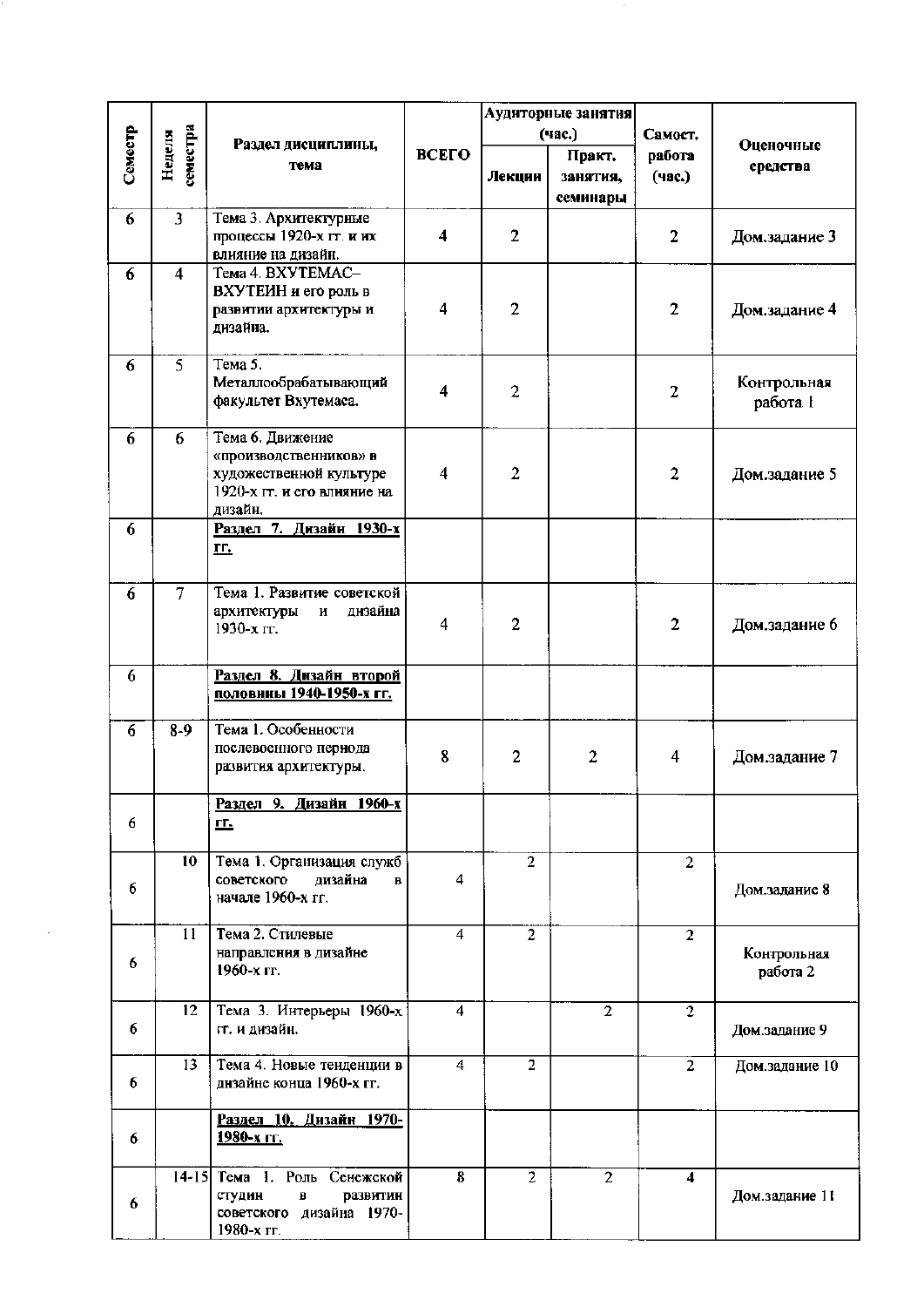|         |                    | Раздел дисциплины,<br>тема                                                                                                                  |       |                | Аудиторные занятия<br>(час.)   | Самост.          | <b>Оценочные</b><br>средства |
|---------|--------------------|---------------------------------------------------------------------------------------------------------------------------------------------|-------|----------------|--------------------------------|------------------|------------------------------|
| Семестр | семестра<br>Неделя |                                                                                                                                             | ВСЕГО | Лекции         | Практ.<br>занятия,<br>семинары | работа<br>(час.) |                              |
|         |                    |                                                                                                                                             |       |                |                                |                  |                              |
| 6       | $16-17$            | Тема 2. Новые черты в<br>развитии дизайна<br>конца<br>1970-1980-х гг.                                                                       | 8     | 4              |                                | 4                | Контрольная<br>работа 3      |
| 6       |                    | Раздел 11. Особенности<br>формирования<br><b>современных</b><br><u>направлений</u><br>днзайна.<br>постсоветского<br><u> 1990 – 2000 гг.</u> |       |                |                                |                  |                              |
| 6       | 18                 | Тема 1. Разрушение<br>системы государственного<br>дизайна.                                                                                  | 4     | $\overline{2}$ |                                | $\overline{2}$   | реферат                      |
| 6       |                    | Подготовка к экзамену                                                                                                                       | 36    |                |                                | 36               |                              |
| 6       |                    | Итого за 6 семестр:                                                                                                                         | 108   | 30             | 6                              | 72               | экзамен                      |
|         |                    | Итого:                                                                                                                                      | 252   | 60             | 12                             | 180              |                              |

### 3.2 Другие виды занятий

Не предусмотрено

### 3.3. Мероприятия самостоятельной работы и текущего коитроля

# 3.3.1 Примерный перечень тем курсовых проектов (курсовых работ)

Не предусмотрено

### 3.3.2 Примерный перечень тем расчетно-графических работ

Не предусмотрено

### 3.3.3 Примерный перечень тем графических работ

Не нредусмотрено

### 3.3.4 Примерный перечень тем расчетных работ (программных продуктов)

Не предусмотрено

### 3.3.5 Примерный перечень тем рефератов (эссе, творческих работ)

Темы рефератов соответствуют темам разделов дисциплины, изучаемым в каждом семестре

### 3.3.6 Примериый перечень тем практических внеаудиторных (домашних) работ

Предусмотрено составление словаря профессиональных терминов из курса лекций. Работа над составлением словаря ведется ноэтапно во время выполпения домашних заданий. Задания соответствуют изучаемым темам дисциплины.

### 3.3.7 Примерная тематика контрольных работ

5 семестр

Контрольная работа № 1 Поиски новых принцинов органнзацни предметной среды и проблемы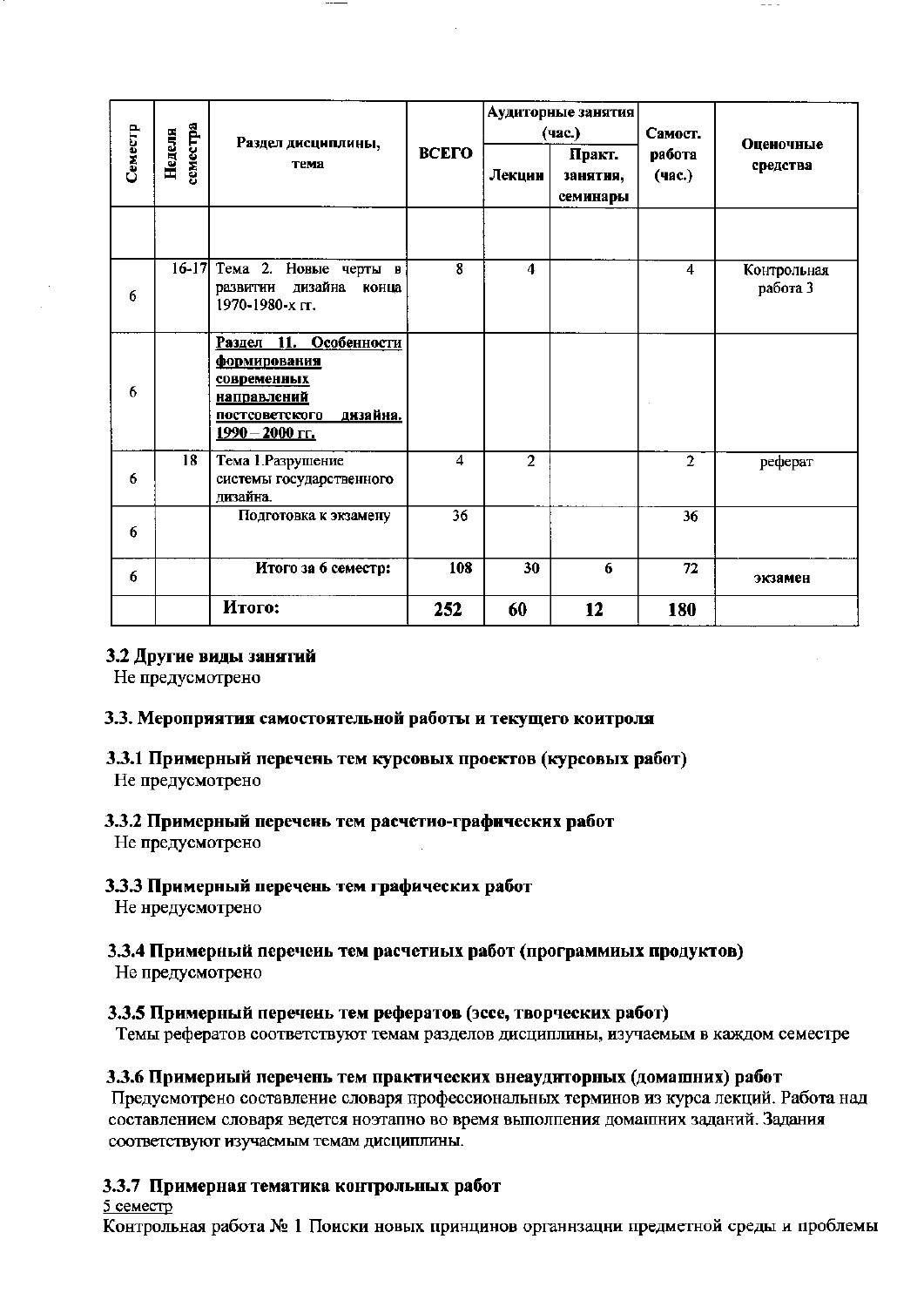материальной культуры в Германии кон. XIX- нач. XX вв.

Контрольная работа № 2 Основные направления в развитии архитектуры и дизайна 1930-х гг. Коитрольиая работа № 3 «Антифункционализм» как направление в евронейском дизайне нач. 1970-х гг.

6 семестр

Контрольная работа № 1 Металлообрабатывающий факультет Вхутемаса.

Контрольная работа № 2 Стилевые направления в дизайне 1960-х гг.

Контрольная работа № 3 Новые черты в развитии дизайна конца 1970-1980-х гг.

### 3.3.8 Примерная тематика клаузур

Не нредусмотрено

#### ПРИМЕНЯЕМЫЕ ТЕХНОЛОГИИ ОБУЧЕНИЯ  $\mathbf{4}$ .

|                                           |                              | Активные методы обучения |                                   |           |                  |                                 |                             | Днстанцнонные технологии и |                        |                       |                                              |                                |                                                 |                                            |                         |
|-------------------------------------------|------------------------------|--------------------------|-----------------------------------|-----------|------------------|---------------------------------|-----------------------------|----------------------------|------------------------|-----------------------|----------------------------------------------|--------------------------------|-------------------------------------------------|--------------------------------------------|-------------------------|
|                                           |                              |                          |                                   |           |                  |                                 |                             | электронное обучение       |                        |                       |                                              |                                |                                                 |                                            |                         |
| Код<br>раздела,<br>темы<br>ДИСЦИПЛИ<br>ны | тестирование<br>Компьютерное | метод<br>Keñc-           | игра<br>ролевая<br>HШН<br>Деловая | Портфолно | Работа в команде | кооперации<br>Метод развивающей | Балльно-рейтинговая система | семинар-коллоквиум         | докладов<br>подготовка | Сетевые учебные курсы | E,<br>практикумы<br>гренажеры<br>Внртуальные | и видеоконференции<br>Вебинары | z<br>web-конференции<br>семинары<br>Аснихронные | Совместная работа и разработка<br>контента | Другие (указать, какие) |
| $P.1-5$                                   |                              |                          |                                   |           | 3                |                                 |                             |                            |                        |                       |                                              |                                |                                                 |                                            |                         |
| $P.6-11$                                  |                              |                          |                                   |           | T.               |                                 |                             |                            |                        |                       |                                              |                                |                                                 |                                            |                         |

#### УЧЕБНО-МЕТОДИЧЕСКОЕ И ИНФОРМАЦИОННОЕ ОБЕСПЕЧЕНИЕ  $5.$ ДИСЦИПЛИНЫ

### 5.1. Рекомендуемая литература

### 5.1.1. Основная литература

- 1. Ильина Т. В. История искусства Западной Европы от античности до наших дней: учебник / Т. В. Ильина. - М.: Юрайт, 2013. - 435 с. - Гриф М-ва. . - Режим достуна: https://www.biblioonline.ru/book/46694ABC-134E-493E-A829-EB9427EF1612
- 2. Рунге, В. Ф. История дизайна, науки и техники: в 2 кн.: учеб. пособне. Кн. 1 / В. Ф. Рунге. -М.: Архитектура-С, 2008. - 368 с. - Гриф УМО
- 3. Сложеникина Н. С. Основные этаны истории российского и зарубежного дизайна : учеб. нособие / Н. С. Сложеникииа. - М.: Флинта; М.: Наука, 2013. - 368 с
- 4. История дизайна: учеб. пособне / Н. А. Ковешникова. М.: Омега-Л, 2015. 256 с

### 5.1.2. Дополнительная литература

- 1. Аронов В.Р. Художник и нредметное творчество: Проблемы взаимодействия материальной и художественной культуры 20 века/В.Р. Аронов. - М.: Советский художник, 1987.-230с.
- 2. Воронов Н.В.Дизайн: русская версня.-М.; Тюмень, 2003.-2008с.
- 3. Воронов Н.В. Очерки нстории отечественного дизайна: Т.2.-М.: Союз Дизайнеров, 2001- 392с.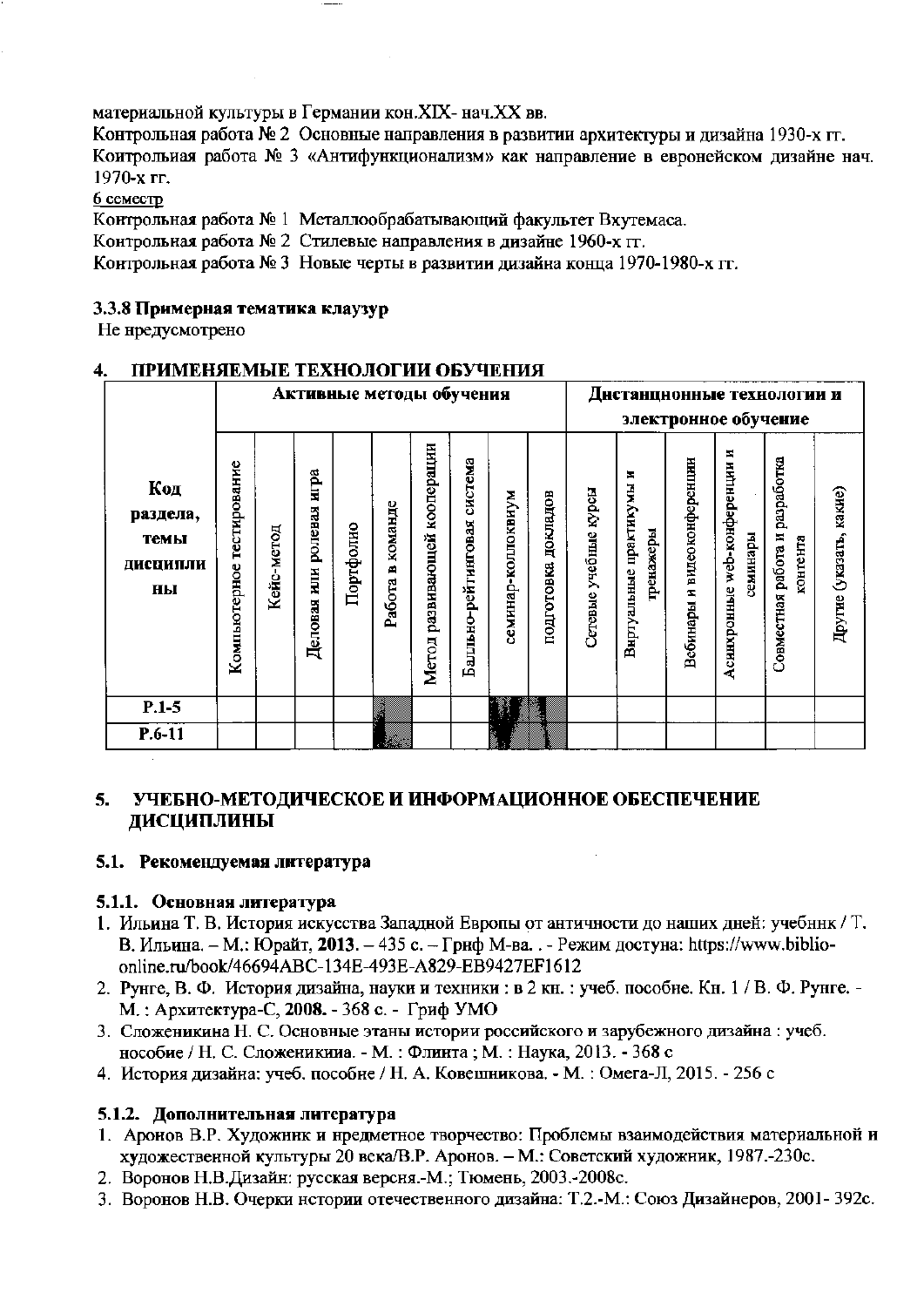- 4. Воронов Н.В. Российский дизайн: Очерки истории отечественного дизайна: Т.1.-М.: Союз Дизайнеров, 2001-424с.
- 5. Дизайн: Иллюстрированный словарь-снравочник: Под.общ.ред. Г.Б. Минервина Т.В. Шимко.-М.: «Архитектура-с», 2004-288с.
- 6. Кириченко Е. И. Ф.О. Шехтель. Жизнь. Образы. ИдеиПрогресс-Тралиция. 2011 Режим доступа: http://biblioclub.ru/index.php?page=book view&book id=105260
- 7. Ковешникова Н.А. Дизайн: История и теория: учеб. пособие. -М.:Омега, 2005-224с.
- 8. Коник М.А. Архив одной мастерской. Сенежские опыты: учеб. пособие.-М.: Индекс Лизайн. 2003-324c.
- 9. Кун Н. Легенды и мифы древней Грецни. М.: Директ-Медиа, 2004. Режим доступа: http://biblioclub.ru/index.php?page=book view&book id=45808
- 10. Махлина, С. Художественные стили в жилом интерьере [Электронный ресурс]/ С. Махлина. -Саикт-Петербург: Алетейя, 2012. - 167 с. - URL: http://biblioclub.ru/index.php?page=book&id=119857
- 11. Михайлов С.М. История дизайна: Учебн. для ВУЗов. Т.2: Дизайн индустриального и постиндустрнального общества/С.М. Михайлов. - М.: Союз Дизайнеров Россни, 2002.- 270с.
- 12. Михайлов С.М. История дизайна: Учебн. для ВУЗов. Т.1: Дизайн Становление дизайна как самостоятельного вида проектно-художественной деятельности/С.М. Михайлов. - М.: Союз Дизайнеров России, 2002.- 270с.
- 13. Михайлов С.М. История дизайна: краткий курс: Учебн. для ВУЗов. /С.М. Михайлов, А.С. Михайлова. - М.: Союз Дизайнеров России, 2004.- 289с.
- 14. Михайлов С.М. Основы дизайна: Учебн.-М.: Союз Дизайнеров Россин, 2002.- 240с.
- 15. Ортега-и-Гассет Х. Дегуманизация искусства (Фрагменты) Директ-Медиа, 2007. -Режим доступа: http://biblioclub.ru/index.php?page=book view&book id=36145
- 16. Смирнова, Л.Э. История и теория дизайна [Электронный ресурс]: учебное нособие / Л.Э. Смирнова; Сиб. Фед. ун-т. - Красноярск: СибФУ, 2014. - 224 с.: ил.. - Режим доступа: http://biblioclub.ru/index.php?page=book&id=435841
- 17. Советский дизайн 1962-1965/ВНИИТЭ, Гос.ком.Совета министров СССР по науке и технике. М.:ВНИИТЭ, 1968.-166С.
- 18. Соловьев, Н. К. Дизайн исторического интерьера в России : учебное нособие для вузов / Н. К. Соловьев. — 2-е изд. — М. : Юрайт, 2018. — 272 с. - Режим доступа : www.biblioonline.ru/book/CE7D3DA7-41A1-49A2-B788-A2B0575F8066
- 19. Хан-Магомедов С.О. Пиоиеры советского дизайна/ С.О. Хан-Магомедов. М.: Галарт, 1995.-424c.
- 20. Флореиский П. А. Иконостас [Электронный ресурс]. Директ-Медиа, 2008. -Режим доступа: http://biblioclub.ru/index.php?page=book view&book id=39056
- 5.2 Учебно-методическое обеспечение для самостоятельной работы Не используются

5.3 Перечень информационных технологий, используемых при осуществлении образовательного процесса по дисциплине, включая перечень программного обеспечения и информационных справочных систем\*

| 5.3.1 Перечень программного обеспечения: |  |
|------------------------------------------|--|
|------------------------------------------|--|

| Тип ПО                          | Название         | Источник                  | Доступность для<br>студентов                                                       |
|---------------------------------|------------------|---------------------------|------------------------------------------------------------------------------------|
| Прикладное ПО/<br>Офисный пакет | Microsoft Office | Лицензионная<br>программа | Доступно в<br>компьютерном классе и в<br>ауд. для самостоятельной<br>работы УрГАХУ |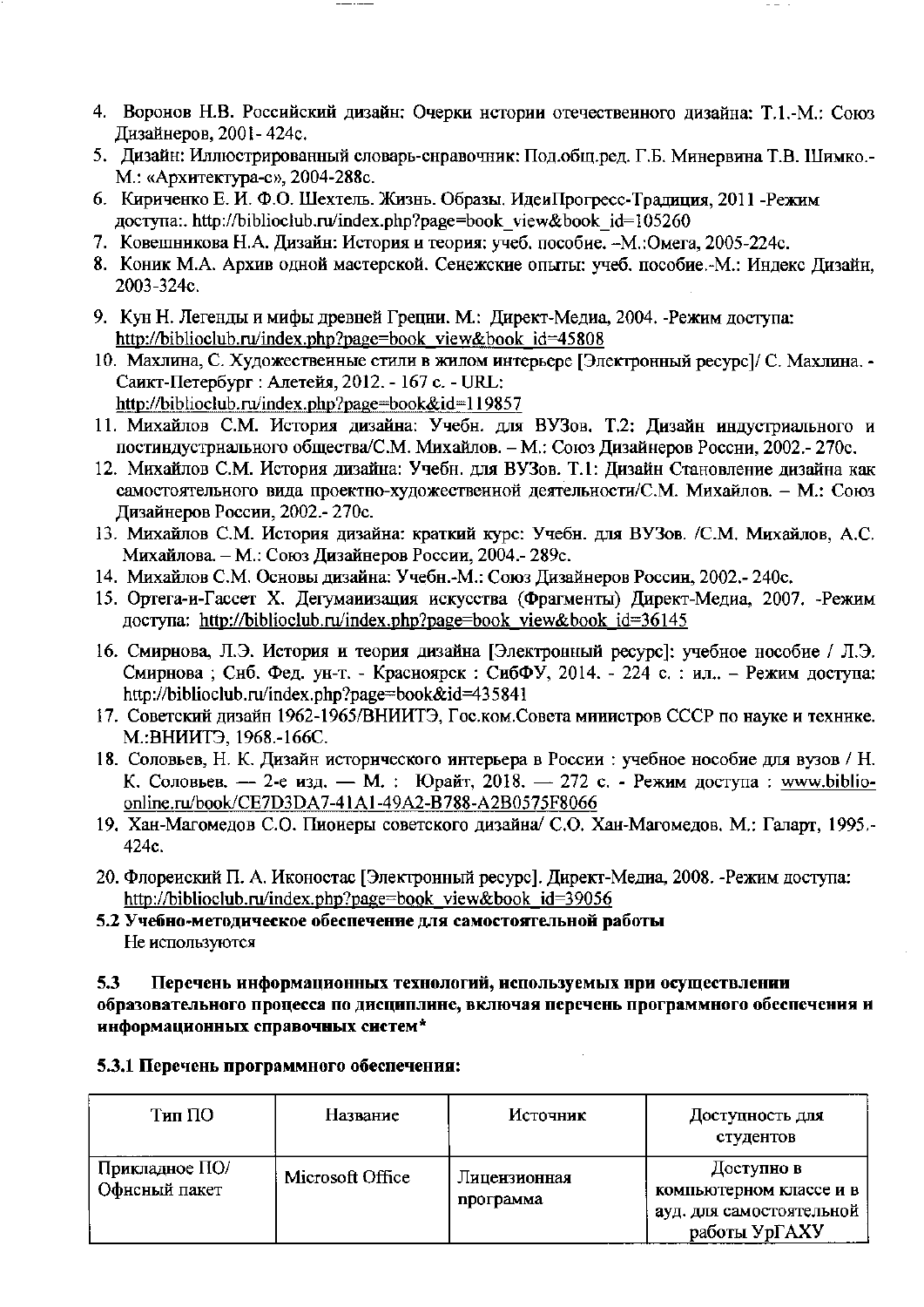5.3.2 Базы данных и информационные справочные системы Не используются 5.4. Электронные образовательные ресурсы www.biblio-online.ru biblioclub.ru

#### МЕТОДИЧЕСКИЕ УКАЗАНИЯ ДЛЯ ОБУЧАЮЩИХСЯ ПО ОСВОЕНИЮ 6 **ДИСЦИПЛИНЫ**

Студепт обязан:

- 1) знать:
	- график учебного процесса по дисциплине (календарный план аудиторных занятий и нланграфик самостоятельной работы);
	- порядок формирования итоговой оценки по дисциплине; (преподаватель на первом занятии но дисциплине знакомит студентов с перечисленными организационно-методическими материалами);
- 2) посещать все виды аудиторных занятий (пренодаватель контролирует посещение всех видов занятий), вести самостоятельную работу но дисциплине, используя литературу, рекомендованную в рабочей программе дисциплины и нренодавателем (преподаватель передает список рекомендуемой литературы студентам);
- 3) готовиться и активно участвовать в аудиторных занятиях, иснользуя рекомендованиую литературу и методические материалы;
- 4) своевременно и качественно выполиять все внды аудиторных и самостоятельных работ, предусмотренных графиком учебного процесса по дисциплине (нреподаватель ведет непрерывный мониторниг учебной деятельности студентов);
- 5) в случае возникновения задолженностей по текущим работам своевременно до окончания семестра устранить их, выполняя недостающие или исправляя не зачтенные работы, нредусмотренные графиком учебного нроцесса (преподаватель на основе данных мониторнига учебной деятельности своевременно предупреждает студентов о возникших задолженностях и необходимости их устранения).

#### $\tau$ МАТЕРИАЛЬНО-ТЕХНИЧЕСКОЕ ОБЕСПЕЧЕНИЕ ДИСЦИПЛИНЫ

В качестве материально-технического обеснечения дисциплины наряду с традиционным оборудованием аудиторий (классная доска, аудиторные столы и стулья), обеснечивающим чтение лекций и проведение практических занятий, используются, мультимедийный или слайд нроектор, или ж.к диснлей, наборы слайдов.

### 8. ФОНД ОЦЕНОЧНЫХ СРЕДСТВ ДЛЯ ПРОВЕДЕНИЯ ПРОМЕЖУТОЧНОЙ **АТТЕСТАЦИИ**

Фонд оценочных средств предназначен для оценки:

- 1) соответствия фактически достигнутых каждым студентом результатов изучения дисцинлины результатам, запланированным в формате дескрнпторов «знать, уметь, иметь навыки» (н.1.4) и получения интегрированной оценки но дисциплине;
- уровня формирования элементов компетенций, соответствующих  $2)$ этапу нзучения дисцинлины.

#### ОЦЕНИВАНИЯ РЕЗУЛЬТАТОВ КОНТРОЛЬНО-ОЦЕНОЧНЫХ 8.1. КРИТЕРИИ **МЕРОПРИЯТИЙ** ТЕКУЩЕЙ И ПРОМЕЖУТОЧНОЙ **АТТЕСТАЦИИ**  $\Pi$ <sup>O</sup> ДИСЦИПЛИНЕ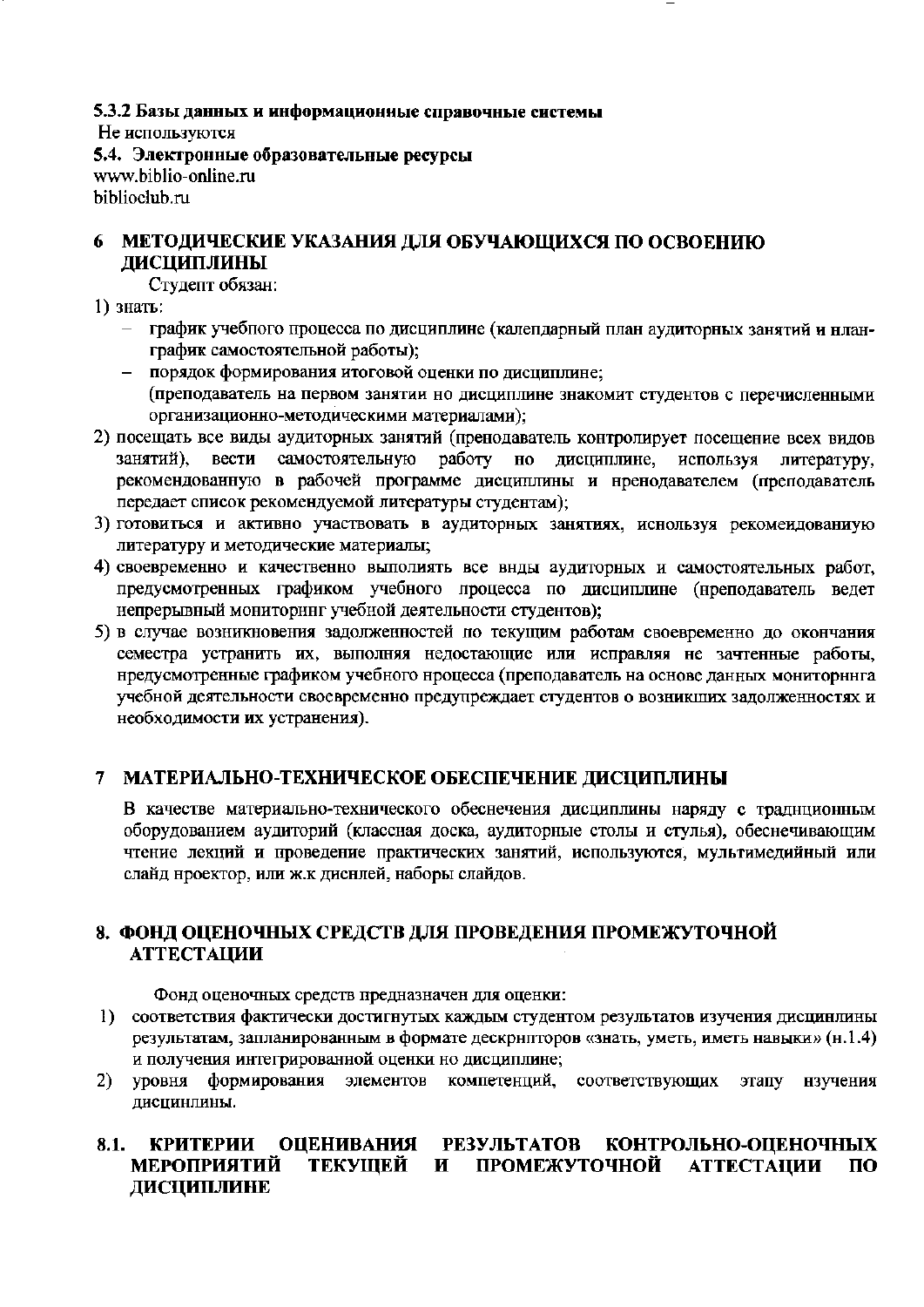8.1.1. Уровень формирования элементов компетенций, соответствующих этапу изучения днециплины, оценивается с использованием следующих критериев и шкалы оценок<sup>\*</sup>:

| Критерии             | Шкала оценок                              |                     |  |
|----------------------|-------------------------------------------|---------------------|--|
| Оценка по дисциплине | Уровень освоения элементов<br>компетенций |                     |  |
| Отлично              |                                           | Высокий             |  |
| Хорошо               | Зачтено                                   | Повышенный          |  |
| Удовлетворительно    |                                           | Пороговый           |  |
| Неудовлетворительно  | Не зачтено                                | Элементы не освоены |  |

\*) описание критериев см. Приложение 1.

8.1.2. Промежуточная аттестация по дисциплине представляет собой комплексную оцепку, определяемую уровнем выполнения всех запланированных контрольно-оценочных мероприятий (КОМ). Используемый набор КОМ имеет следующую характеристику:

| No<br>п⁄п     | Форма КОМ                                      | Состав КОМ                                                                  |
|---------------|------------------------------------------------|-----------------------------------------------------------------------------|
|               | Посещение лекций и практических занятий        |                                                                             |
| $\mathcal{P}$ | Выполнение домашней работы (5 и 6<br>семестры) | Составление словаря<br>терминов - задания по<br>каждой теме дисциплины      |
| 3             | Участие в семинарских занятиях                 | Подготовка к<br>коллоквиумам- 1 задание<br>Подготовка докладов-1<br>задание |
| 4             | Коитрольные работы                             | 3 работы в семестр<br>$(1 - 33a)$ дания)                                    |
| 5             | Реферат(5-6 семестр)                           | 5 заданий<br>список тем на выбор                                            |
| 6             | Экзамены                                       | 5 семестр: 20 вопросов<br>6 семестр:20 вопросов                             |

Характеристика состава заданий КОМ приведена в разделе 8.3.

8.1.3. Оценка знаний, умений и навыков, продемонстрированных студеитами при выполнепии отдельных контрольно-оцеиочных мероприятий и оцепочных заданий, входящих в их состав, осуществляется с примепением следующей шкалы оцепок и критериев:

| Уровни оценки<br>достижений<br>студента (оценки) | Критерии<br>для определения уровня достижений<br>Выполненпое оценочное задание:                  | Шкала оценок      |  |
|--------------------------------------------------|--------------------------------------------------------------------------------------------------|-------------------|--|
| Высокий (В)                                      | соответствует требованиям*, замечаний нет                                                        | Отлично (5)       |  |
| Средний (С)                                      | соответствует требованиям*, имеются<br>замечания, которые не требуют<br>обязательного устранения | Хорошо $(4)$      |  |
| Пороговый (П)                                    | не в полной мере соответствует<br>требованиям*, есть замечания                                   | Удовлетворительно |  |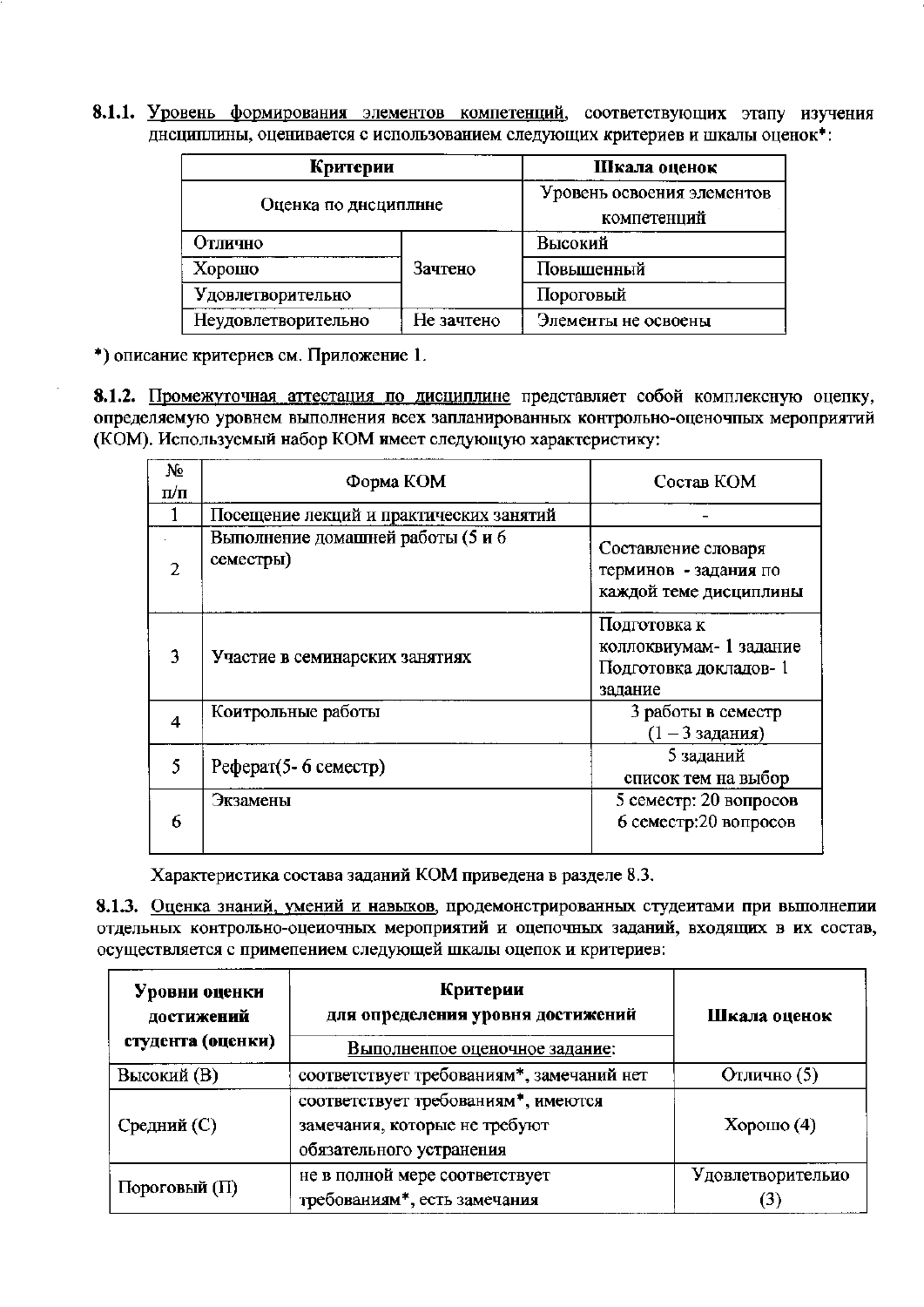| Уровни оценки<br>достижений<br>студента (оценки) | Критерии<br>для определения уровня достижений<br>Выполненное оценочное задание:       | Шкала оценок              |
|--------------------------------------------------|---------------------------------------------------------------------------------------|---------------------------|
| Недостаточный (H)                                | не соответствует требованиям*, имеет<br>существенные ошибки, требующие<br>исправления | Неудовлетворительно       |
| Hет результата $(O)$                             | не выполнено или отсутствует                                                          | Оценка не<br>выставляется |

\*) Требования н уровень достижений студентов (соответствие требованиям) но каждому коптрольно-оценочному мероприятию определяется с учетом критериев, приведенных в Приложении 1.

### 8.2. КРИТЕРИИ ОЦЕНИВАНИЯ РЕЗУЛЬТАТОВ ПРОМЕЖУТОЧНОЙ АТТЕСТАЦИИ ПРИ ИСПОЛЬЗОВАНИИ НЕЗАВИСИМОГО ТЕСТОВОГО КОНТРОЛЯ

При проведении независимого тестового коитроля как формы промежуточной аттестации применяется методика оценивания результатов, нредлагаемая разработчиками тестов.

### 8.3. ОЦЕНОЧНЫЕ СРЕДСТВА ДЛЯ ПРОВЕДЕНИЯ ТЕКУЩЕЙ И ПРОМЕЖУТОЧНОЙ **АТТЕСТАЦИИ**

### 8.3.1 Перечень заданий для домашней работы:

### Составление иллюстрированного словаря.

1. После прослушивания лекции и конснектирования литературы выбрать снециальные

(профессиональные термины) и перенести их в словарь.

2. Выполнить зарисовки к выбранным терминам.

3. Оформить в нроизвольном формате по выбору студента.

Работа над составлением словаря ведется поэтапно во время вынолнения домашних заданни. Темы домашних заданий:

К разделу 1. Предпосылки формирования дизайнерской деятельности в нериод второй ноловины  $XIX - \text{пач. } XX$  вв.:

«Наивный функционализм» в формах машин, ие имеющих прототинов. Работа «Стиль в технических и тектоиических искусствах или практическая эстетика». Всемирные нромышленные выставки1881, 1889 и 1893 гг. Предметная среда в развитии русского модерна (интерьеры и вещи Ф. О. Шехтеля, А. А. Оля, И. А. Фомина, А. Н. Бенуа, Е. Е. Лаисере). Поиски новых организациопных форм воздействия искусства на промышленность и создание Веркбунда (1907) («Германский нроизводственный союз»).

К разделу 2. Развитие зарубежного дизайна 1920 - 1930-х гг.

Школа «Баухауз» и ее значение для развития европейского дизайна 1920 - 1930-х гг. Ле Корбюзье - дизайпер. Проекты Мис ван дер Роз 1920 -1930- х гг.

К разделу 3. Развитие зарубежного дизайна 1930 гг.

Американский коммерческий дизайн конца 1920 - 1930-х гг. Стилевые источники, составляющие арт деко.

К разделу 4. Развитие зарубежного дизайна 1950-1960-х гг.

Дизайнерские центры в Германии, Англии и Франции.

Ульмская школа дизайна, ее значение для стаиовления послевоенного евронейского дизайна. Конценция «индустриального дизайна» Т. Мальдонадо.

К разделу 5. Развитие зарубежного дизайна 1970-1980-х гг.

«Скульптурный стиль» в дизайне Италии. Особенности «арт-дизайна». Творчество М. Занузо и М. Беллини.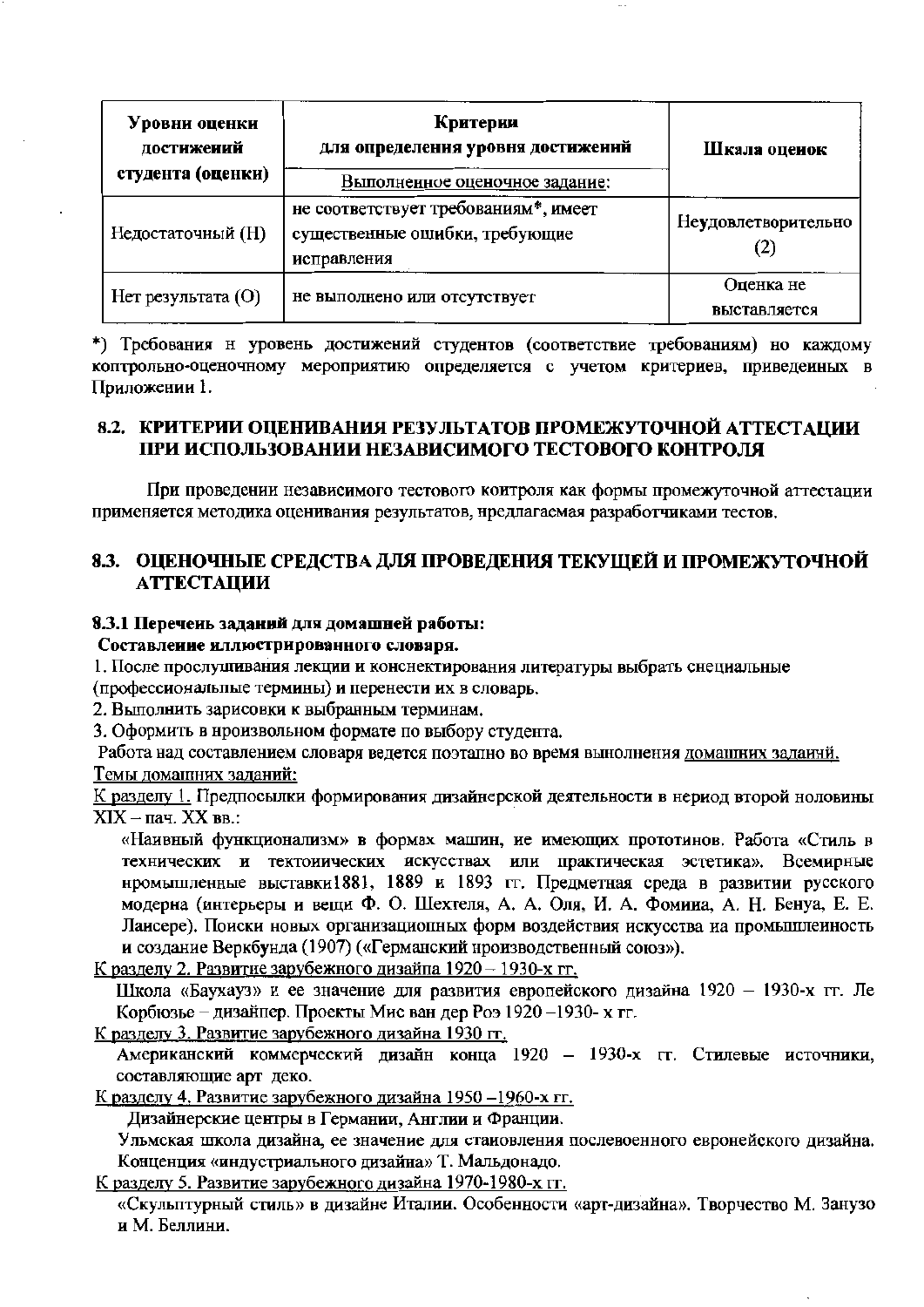К разделу 6. Развитие зарубежного дизайна 1990-х гг.

Основные принципы языка деконструктивизма в архитектуре и дизайне.

К разделу 7. Дизайн 1920 гг.

Связь стилистики конструктивизма с дизайном 1920-х гг. Эксперименты с формой и их влияние на язык дизайна. Метфак Вхутемаса. Влияние экспериментальных работ К. Малевича, Э. Лисицкого, В. Татлина на язык архитектуры и дизайна.

### К разделу 8. Дизайи 1930 гг.

Специфика тоталитарного искусства. Особенности языка «советской неоклассики» в архнтектуре. Проекты сельскохозяйственных машин и стаиков.

К разделу 9. Дизайн второй половины 1940-1950 гг.

Леятельность Архитектурио-художественного бюро .Архитектура высотных зданий Москвы. К разделу 10. Дизайи 1960 гг.

Причины организации системы государственных учреждений дизайна. Структура дизайнерских учреждений. Функционализм как основное направление дизайна 1960-х гг. Значения выставки «Простраиство и форма» (1969) в выработке новых приемов формообразования.

К разделу 11. Дизайн 1970-1980 гг.

Ориентация дизайна на бытовые товары. Проекты городской среды. Проекты «фирмениых стилей».

Источники для коиснектирования:

1. Ароиов В.Р. Пионер коммерческого дизайна. / Декоративное искусство, 1972, № 3

2. Аронов В.Р. Фирменный стиль Моссельнрома в Советской России 20-30-х годов. Труды ВНИИТЭ. Серия «Техническая эстетика», вып. 59 М. ВНИИТЭ 1989.

3. Лаврентьев А.Н. Проектные коицепции в области разработки отечественной бытовой мебели (60-80-е гг.). Труды ВНИИТЭ. Серия «Техническая эстетика», вып. 56 М. ВНИИТЭ 1988.

4. Курьерова Г.Г. Дизайн жилого интерьера за рубежом. (Проблемы, концепции, противоречия). Труды ВНИИТЭ. Серия «Техническая эстетика», вып. 32 М. ВНИИТЭ 1981.

### 8.3.2 Перечень заданий для семинарских занятий:

В каждом семестре поводятся 3 семинара:

- в форме групповой дискуссии - коллоквиума (5-6 семестры);

Залание:

1. Прочитать специальную литературу по теме.

2. Подготовить ответы па заданные вопросы;

- в форме индивидуальной или групповой подготовки доклада на заданную тему(5-6 семестры); Залание:

- 1. Прочитать специальную литературу но теме.
- 2. Подготовить сообщение на 15-20 минут на заданную тему.
- 3. Подготовить презентацию.

Темы семинаров (групповая дискуссия, коллоквиум):

### 5 семестр

- 1. Особепности интерьеров функционализма. Мебель М. Брейера. Особеиности стиля «Баухауз».
- 2. Припципы стиля «арт-деко». Индустриальный дизайп США 1930-х гг.
- 3. Архитектурные проекты З. Хадид.

### 6 семестр

- 1. Стилевые направления в предметно-прострапственной среде 1930-1950- гг.
- 2. Проекты художественно-конструкторских нодразделений 1960-х гг.
- 3. Сенежская студия художественного проектирования.

Темы семинаров (семинары с нодготовкой докладов):

### 5 семестр

- 1. Деятельность У. Морриса и его мастерских.
- 2. Особениости «Брауи-стиля».
- 3. Развитие итальянского дизайна 50-60-х гт.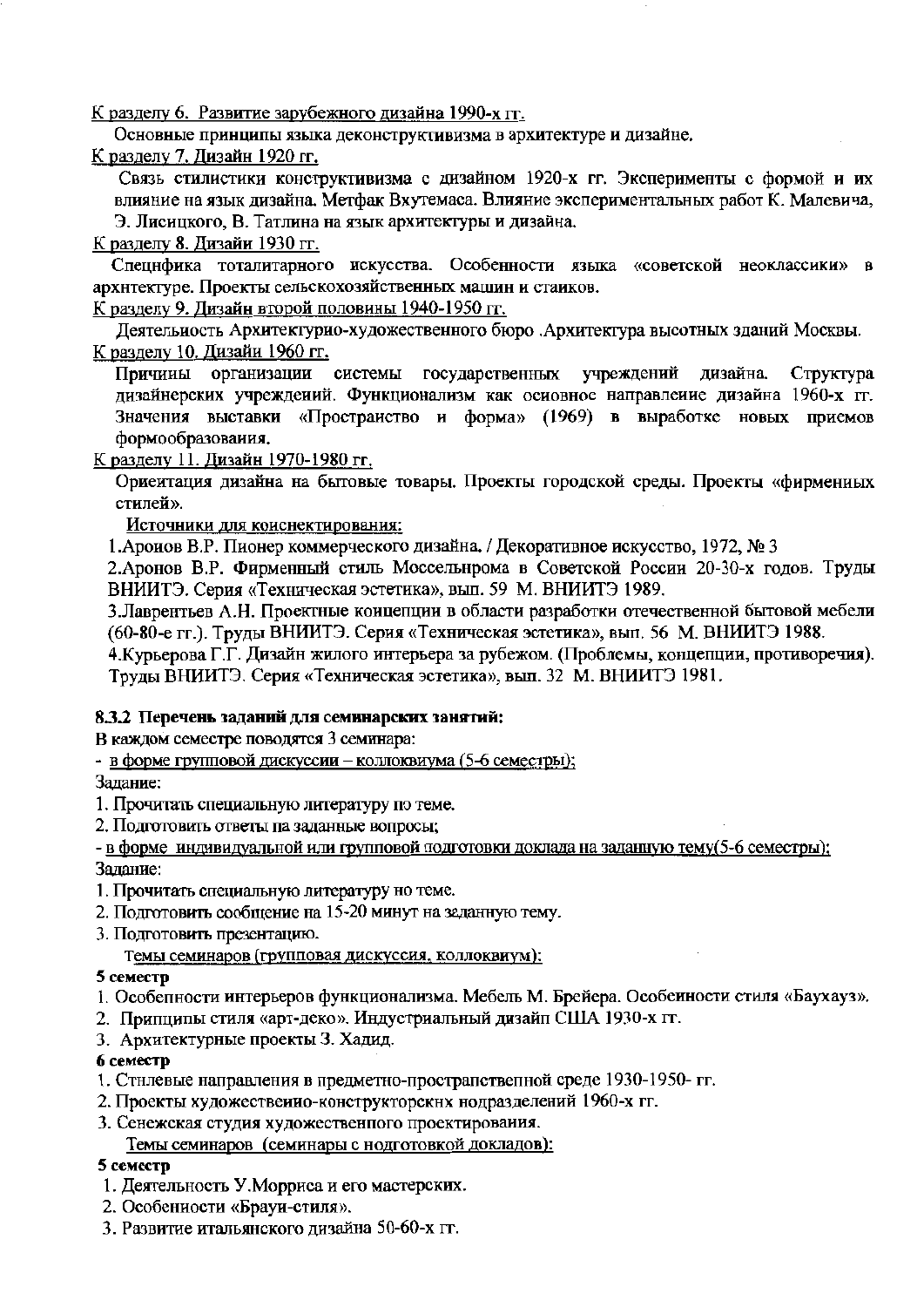### 6 семестр

- 1. Металлообрабатывающий факультет Вхутемаса.
- 2. Транспортиый дизайн 1930-х гг.  $\mathcal{L}(\mathcal{A})=\mathcal{A}_1$
- 3. Типовая жилая ячейка и особенности форм мебели 1960-х гг.

### 8.3.3 Перечень заданий для контрольных работ:

Ответить на вонросы по бнлетам. Билеты содержат один- три вопроса из общего неречня вопросов, приведенного в программе дисциплины. В каждом семестре проводиться три обязательные контрольные работы.

### 5 семестр

1. Контрольная работа № 1 Поиски новых принцинов организации предметной среды и проблемы материальной культуры в Германин к.XIX- нач.XX вв.

2. Контрольная работа № 2 Основные направления в развитии архитектуры н дизайна 1930-х ГΓ.

3. Контрольная работа № 3 «Антифункционализм» как направление в европейском дизайне нач. 1970-х гг.

### 6 семестр

- 1. Контрольная работа № 1 Металлообрабатывающий факультет Вхутемаса.
- 2. Контрольная работа № 2 Стилевые направления в дизайпе 1960-х гг.
- 3. Контрольная работа № 3 Новые черты в развитии дизайна конца 1970-1980-х гг.

### 8.3.4. Перечень заданий для рефератов:

- 1. прочитать необходимый раздел учебника и конспектов лекций;
- 2. подобрать литературу и изучить основные источники;
- 3. составить план, раскрывающий пазвание работы;
- 4. сделать выпнски из литературных источников с целью накопления теоретического н нрактического материала;
- 5. написать реферат, оформить его, составить библиографию.

Студентам выдаются требования к содержанию, оформлению реферата. Предполагается две оценки: за содержание и оформление.

Темы рефератов:

### 5 семестр

- 1. Программа обучения в Баухаузе.
- 2. Дизайнерские проекты в Баухаузе.
- 3. Творчество М. Брейера.
- 4. Ле Корбюзье дизайнер
- 5. Стиль «Арт деко».

### 6 семестр

- 1. В. Татлин: живописец, скульнтор, дизайнер, конструктор, декоратор.
- 2. Советский фарфор 1920-х-1930-х гг.
- 3. Советский автодизайн 1920-х-1930-х гт.
- 4. Поиски иптеграции дизайна и искусства конца 1960-х гг.
- 5. Феномен «бумажного проектирования» в советской архитектуре и днзайне.
- 6. Постмодернизм в дизайне и архитектуре 2000-х гг.
- 7. Особенности дизайн-проектирования. Студня Артемия Лебедева.

### 8.3.5. Перечень вопросов к экзамену: 5 семестр

- 1. Программа обучения в Баухаузе.
- 2. Дизайнерские проекты в Баухаузе.
- 3. Творчество М. Брейерс.
- 4. Ле Корбюзье дизайнер.
- 5. Стиль «Баухауз».
- 6. Стиль «арт деко».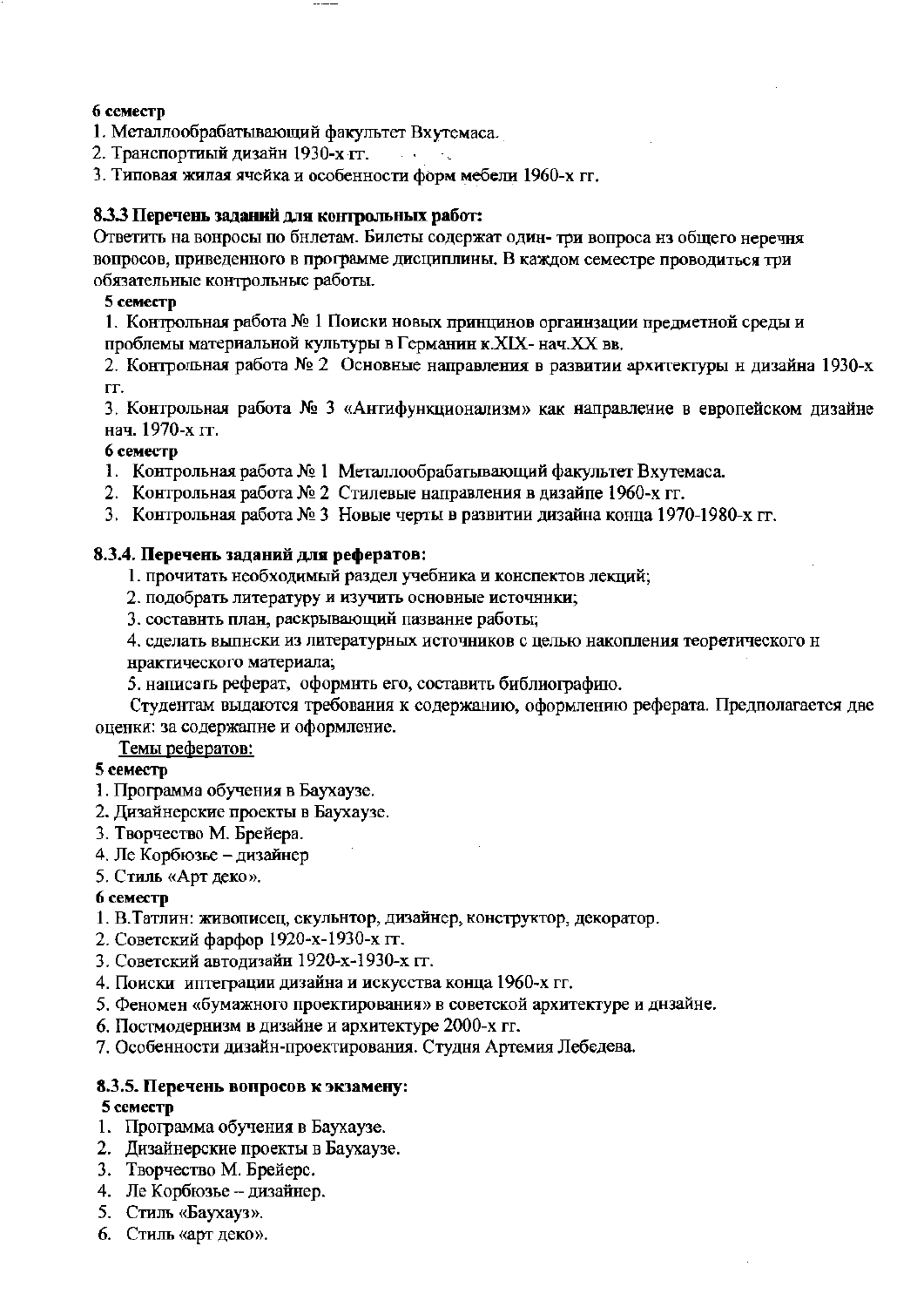- 7. Американский коммерческий дизайн 1930-х гг.
- 8. Особенности языка «аэродинамнческого» стиля.
- 9. Ульмская школа дизайна.
- 10. Проекты Ульмской школы для фирмы «Браун».
- 11. Особеиности «Браун-стиля».
- 12. «Скульптурный» стиль в дизайне Италии.
- 13. «Антифункционализм» в европейском дизайне конца 1960 1970-х гг.
- 14. Творчество Э. Соттсасса.
- 15. Проекты жилых ячеек и мебели Д. Коломбо.
- 16. Основпые нрипципы ностмодернизма.
- 17. Особенности творчества грунпы «Мемфис».
- 18. Комнозиционные принципы деконструктивизма.
- 19. Творчество Ф. Старка.
- 20. Основные принцины деконструктивизма.

### 6 семестр

- 1. Особенности развития послевоенного советского дизайна 1950х нач. 1960х г.
- 2. Символико изобразительные приемы в формах дизайна бытовой техники 1960х.г.
- 3. Линейно-геометрический стиль как ведущее направление в советском дизайне 1960х г.г.
- 4. Типовая жилая ячейка н дизайн мебели 1960х г.г.
- 5. Процесс снециализации в советском дизайне второй половины 1960х г.
- 6. Значение выставки «Пространство и время» (1969 г.) в выработке новых нриемов формообразовання в днзайне. Дискуссия о множественности стилей и удожественных нодходов в дизайне.
- 7. Общая характеристика иаправлений. Развитие советского дизайна 1970х г.
- 8. Проникновение дизайна в архитектуру декоративно нрикладное нскусство 70-х г.
- 9. Роль Сенежской студии в развитии советского дизайна 1970х г.г.
- 10. Типовые нроектирования в дизайие 1970х г.г. Комнлексы и предметные системы развития.
- 11. Особенности развития трапснортного дизайна 1960х 1970х г.г.
- 12. Копценция «художественного проектирования» и «открытой формы» в проектах Сенежской студии 1970х - 1980 г.г.
- 13. Новые черты в развитии советского дизайна конца 1970х-1980х г.г.
- 14. Проблемы стилеобразования в объектах дизайна и их связь с архитектурой 1980х.
- 15. Появленне дизайп программ и их роль в типологии и формообразовании советского дизайна 1980х г.г.
- 16. Постмодернистские тенденции в дизайне жилой среды. Выставка «Акта-87».
- 17. Особенности развития постсоветского дизайна конца 1990х 2000х г.г.
- 18. Экспериментальиые проекты советских дизайнеров. Феномен «бумажного проектирования» и его роль в формообразовалии нового языка дизайна 1990х-2000х г.г.
- 19. Распространение языка ностмодернизма в дизайне и архитектуре 2000х г.г.
- 20. Специфика дизайнерской деятельности 1990-х 2000-х г.г. жилые и общественные интерьеры как основные объекты постсоветских дизайнеров.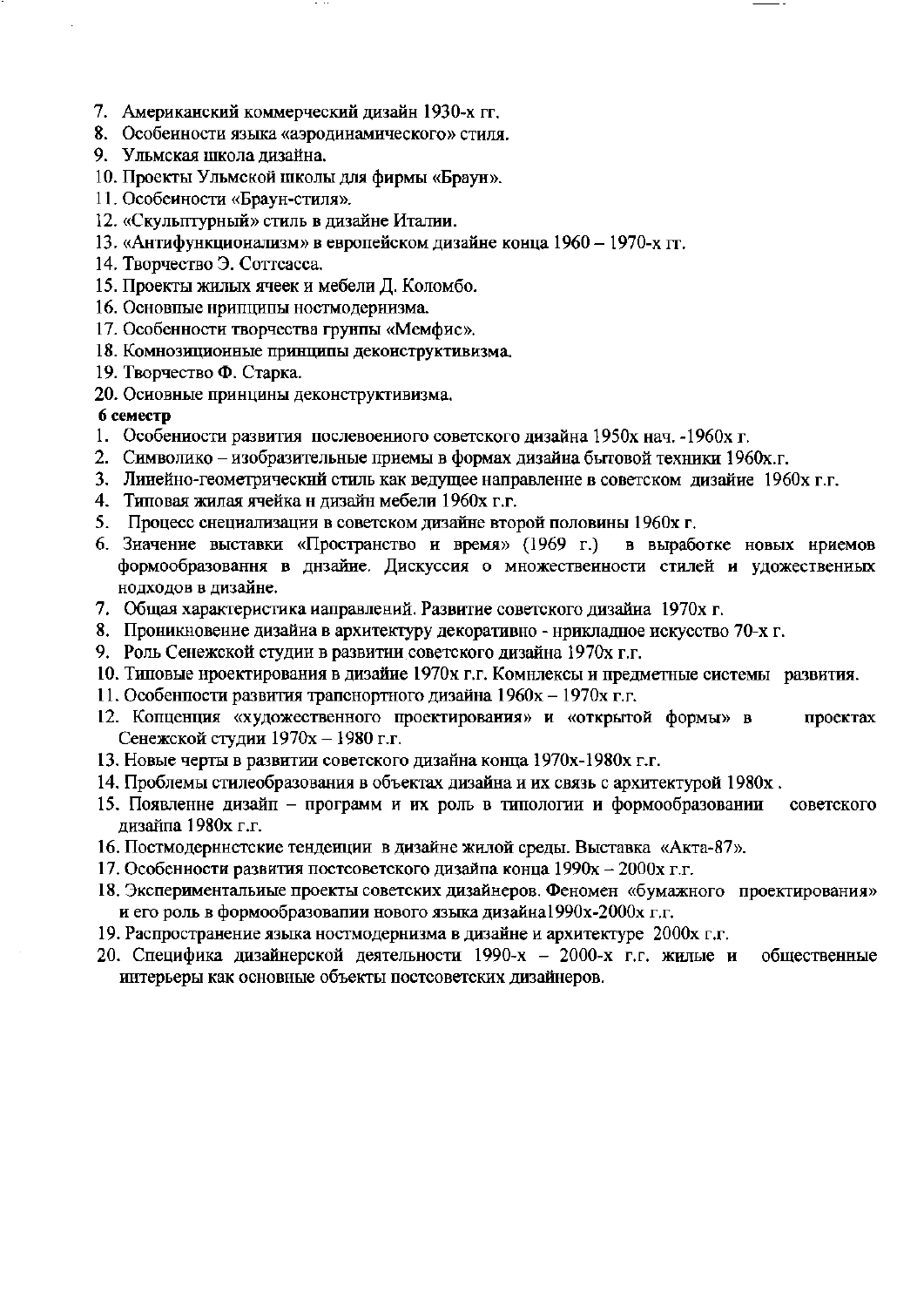| Рабочая программа дисциплины составлена авторами: |                                              |                                     |           |                   |         |  |
|---------------------------------------------------|----------------------------------------------|-------------------------------------|-----------|-------------------|---------|--|
| $\mathbf{N}_2$ $\Pi/\Pi$                          | Кафедра                                      | Ученая степень,<br>ученое<br>звание | Должность | ФИО               | Подпись |  |
|                                                   | Кафедра истории<br>искусств и<br>реставрации |                                     | доцент    | Е.А.Колесникова   |         |  |
|                                                   | Рабочая программа дисциплины согласована:    |                                     |           |                   |         |  |
| Заведующий кафедрой ИИиР                          |                                              |                                     |           | М.В.Голобородский |         |  |
| Директор библиотеки УрГАХУ                        |                                              |                                     |           | Н.В. Нохрина      |         |  |
| Декан факультета дизайна                          |                                              |                                     |           | И.С.Зубова        |         |  |

 $\mathcal{L}^{\text{max}}_{\text{max}}$  and  $\mathcal{L}^{\text{max}}_{\text{max}}$ 

 $-$ 

 $\label{eq:2.1} \frac{1}{\sqrt{2}}\int_{\mathbb{R}^{2}}\left|\frac{d\mathbf{r}}{d\mathbf{r}}\right|^{2}d\mathbf{r}d\mathbf{r}$ 

 $\label{eq:2.1} \frac{1}{2}\sum_{i=1}^n\frac{1}{2}\left(\frac{1}{2}\sum_{i=1}^n\frac{1}{2}\sum_{i=1}^n\frac{1}{2}\sum_{i=1}^n\frac{1}{2}\sum_{i=1}^n\frac{1}{2}\sum_{i=1}^n\frac{1}{2}\sum_{i=1}^n\frac{1}{2}\sum_{i=1}^n\frac{1}{2}\sum_{i=1}^n\frac{1}{2}\sum_{i=1}^n\frac{1}{2}\sum_{i=1}^n\frac{1}{2}\sum_{i=1}^n\frac{1}{2}\sum_{i=1}^n\frac{1}{2}\sum$ 

 $\label{eq:2.1} \frac{1}{\sqrt{2}}\int_{\mathbb{R}^3}\frac{1}{\sqrt{2}}\left(\frac{1}{\sqrt{2}}\right)^2\frac{1}{\sqrt{2}}\left(\frac{1}{\sqrt{2}}\right)^2\frac{1}{\sqrt{2}}\left(\frac{1}{\sqrt{2}}\right)^2\frac{1}{\sqrt{2}}\left(\frac{1}{\sqrt{2}}\right)^2\frac{1}{\sqrt{2}}\left(\frac{1}{\sqrt{2}}\right)^2\frac{1}{\sqrt{2}}\frac{1}{\sqrt{2}}\frac{1}{\sqrt{2}}\frac{1}{\sqrt{2}}\frac{1}{\sqrt{2}}\frac{1}{\sqrt{2}}$